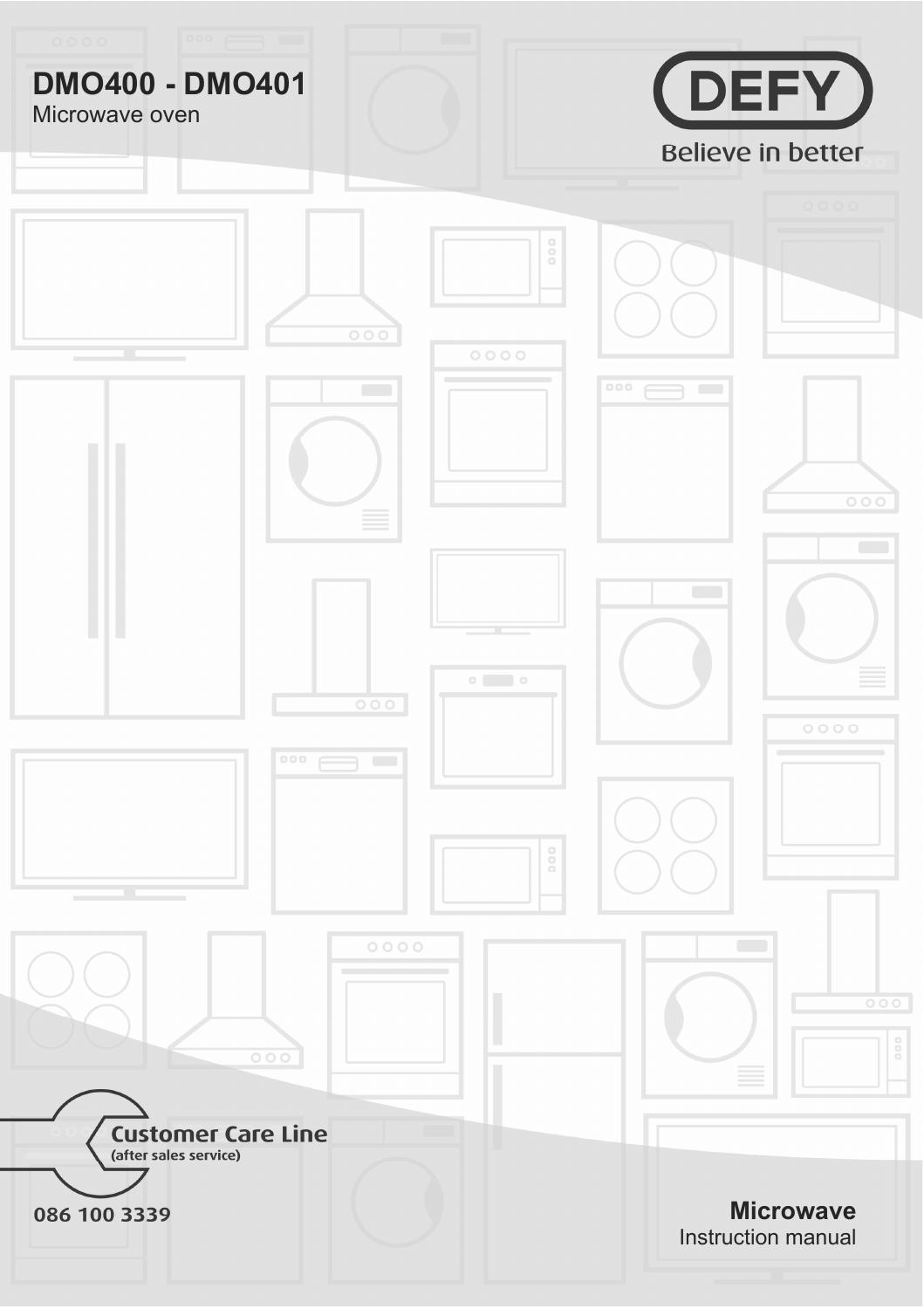| <b>IMPORTANT SAFETY INSTRUCTIONS</b>          | 3  |
|-----------------------------------------------|----|
| <b>SPECIFICATIONS</b>                         | 7  |
| EXAMINING YOUR MICROWAVE OVEN AFTER UNPACKING | 7  |
| REDUCE THE RISK OF INJURY TO PERSONS          | 8  |
| <b>EARTHING INSTALLATION</b>                  | 8  |
| <b>RADIO INTERFERENCE</b>                     | 9  |
| <b>ARCING</b>                                 | 9  |
| UTENSIL AND COOKWARE GUIDE                    | 9  |
| <b>OVEN PARTS AND ACCESSORIES</b>             | 10 |
| <b>COUNTERTOP INSTALLATION</b>                | 11 |
| THE CONTROL PANEL                             | 12 |
| <b>OPERATING INSTRUCTIONS</b>                 | 12 |
| <b>SETTING THE CLOCK</b>                      | 13 |
| <b>SETTING THE TIMER</b>                      | 13 |
| <b>EXPRESS COOKING</b>                        | 13 |
| +30 SEC. FUNCTION                             | 13 |
| <b>MICROWAVE COOKING</b>                      | 13 |
| <b>SPEED DEFROST</b>                          | 13 |
| <b>WEIGHT DEFROST</b>                         | 14 |
| <b>MULTISTAGE COOKING</b>                     | 14 |
| <b>CHILD LOCK</b>                             | 14 |
| <b>AUTO COOK</b>                              | 14 |
| <b>MICROWAVE COOKING GUIDE</b>                | 15 |
| <b>TROUBLE SHOOTING</b>                       | 15 |
| <b>CLEANING AND CARE</b>                      | 16 |
| <b>GENERAL GUIDELINES</b>                     | 17 |
| <b>MICROWAVE RECIPES</b>                      | 18 |
| <b>FREQUENTLY ASKED QUESTIONS</b>             | 20 |
| <b>BRANCHES</b>                               | 21 |
| <b>WARRANTY</b>                               | 22 |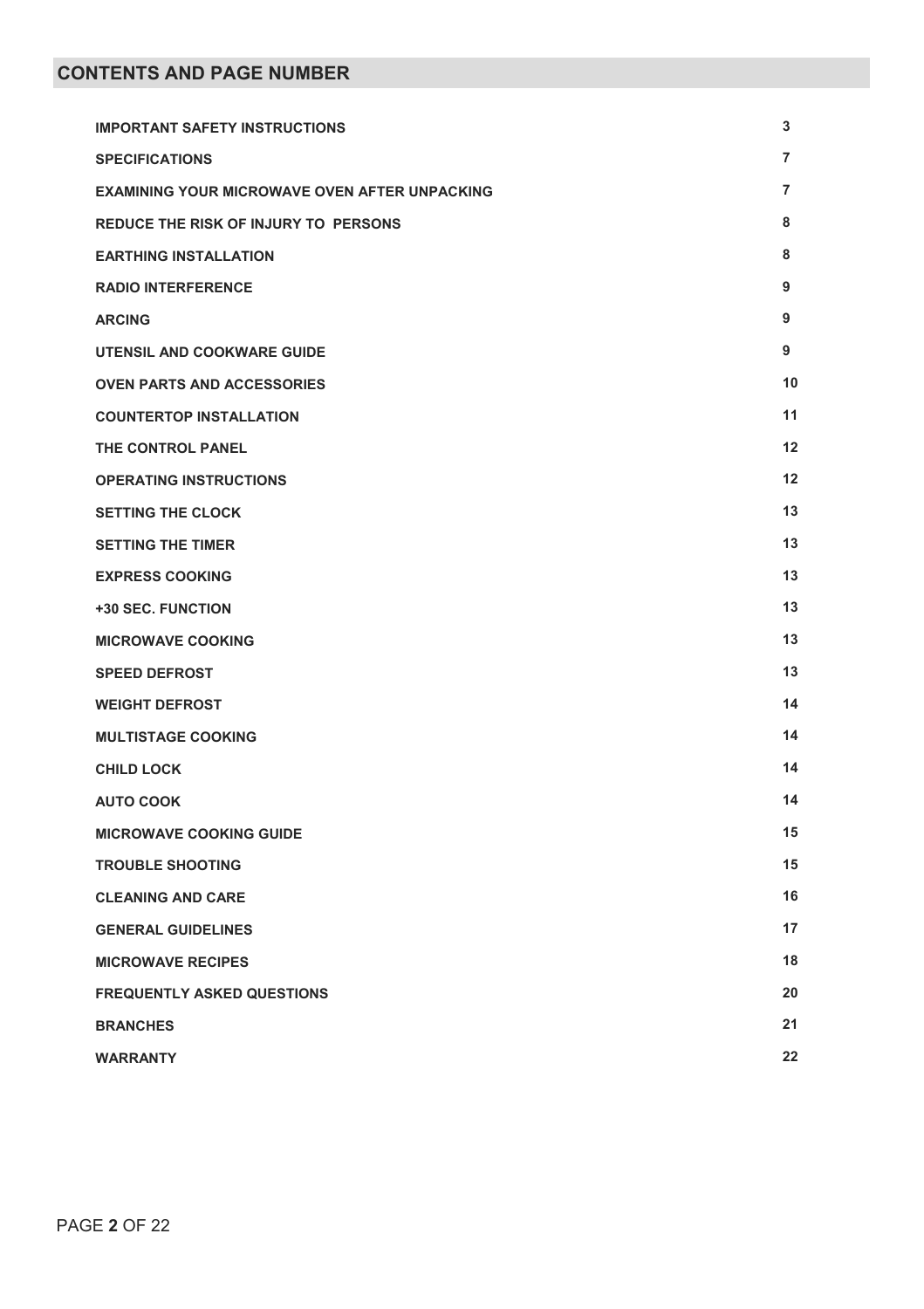# **IMPORTANT SAFETY INSTRUCTIONS**

This appliance is classified as Group 2 Class B ISM. Defined as (Industrial, Scientific and Medical) equipment in which radio-frequency energy is intentionally generated and/or used in the form of electromagnetic radiation for the treatment of material, and spark erosion equipment. Class B equipment is suitable for use in domestic establishments and in establishments directly connected to a low voltage power supply network which supplies buildings used for domestic purpose.

## **To reduce the risk of fire, electric shock, injury to persons or exposure to excessive microwave oven energy when using your appliance, follow basic precautions, including the following:**

- $\cdot$  Use this appliance only for its intended use as described in this manual. This type of oven is specifically designed to heat, cook or defrost food. It is not designed for industrial or laboratory use.
- Do not use the oven for any reason other than food preparation, such as for drying clothes, paper, or any other non food items or for sterilizing purposes.
- Do not use the oven when empty, this could damage the oven.
- Do not use the cavity for storage purposes. Do not leave paper products, cooking utensils or food in the cavity when it is not in use.
- Do not operate the oven without the metal turntable tray in place. Ensure it is properly seated on the rotating base. Do not use any other Turntable in the oven. Do not operate the oven without the turntable and rotating base properly in place.
- $\cdot$  Ensure you remove caps or lids prior to cooking when you cook food sealed in containers. Liquid or other food must not be heated in sealed containers since these are liable to explode. Pierce foods with heavy skins such as potatoes, tomatoes, whole squashes, apples and chestnuts before cooking. Unless this is done, they may burst or explode.
- Do not cook any food surrounded by a membrane, such as egg yolks, potatoes, chicken livers, etc., without first piercing them several times with a fork. Eggs in their shell and whole hardboiled eggs should not be heated in microwave ovens since they may explode, even after microwave heating has ended.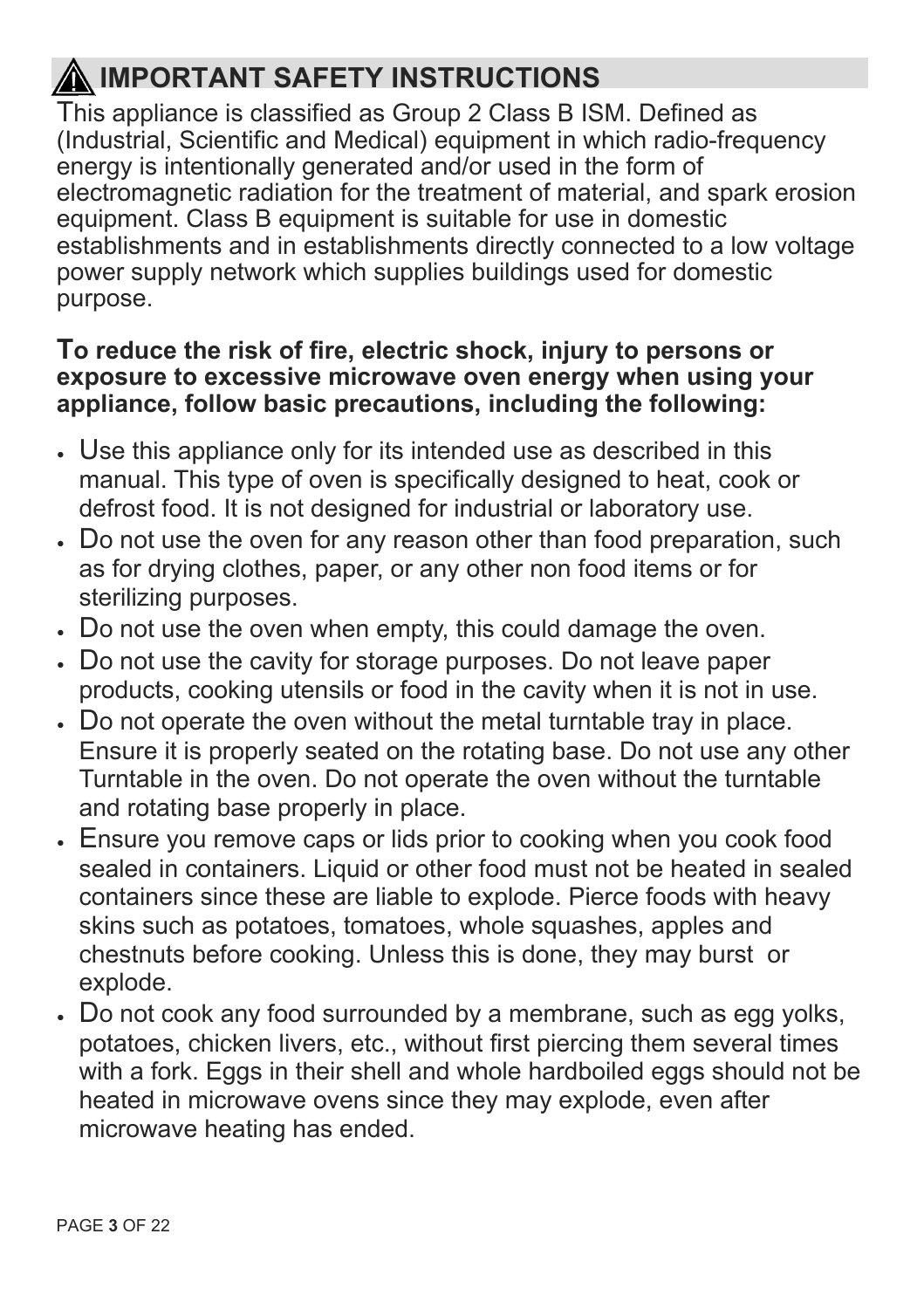- x Do not put foreign material between the oven surface and door. It could result in excessive leakage of microwave energy.
- Do not use recycled paper products for cooking. They may contain impurities which could cause sparks and/or fires when used during cooking.
- Do not pop popcorn unless popped in a microwave approved popcorn popper or unless it has been commercially packaged and is recommended especially for microwave ovens. Microwave popped corn produces a lower yield than conventional popping; there will be a number of unpopped kernels. Do not use oil unless specified by the manufacturer.
- Do not pop popcorn longer than the manufacturer's directions. (popping time is generally below 3 minutes). Longer cooking does not yield more popped corn, and may result in scorching and fire. The cooking tray may also become too hot to handle or may break.
- If smoke is emitted, switch off or unplug the appliance and keep the door closed in order to stifle any flames.
- Check the oven frequently when heating food in plastic or paper containers to avoid accidental ignition.
- The contents of feeding bottles and baby food jars must be stirred or shaken and the temperature checked before consumption in order to avoid burns.
- x Always test the temperature of food or drink which has been heated in a microwave oven before you give it to somebody, especially to children or elderly people. This is important because things which have been heated in a microwave oven carry on getting hotter even though the microwave oven cooking has stopped.
- Wipe the oven interior with a soft damp cloth after each use. If you leave grease or fat anywhere in the cavity it may overheat, smoke or even catch fire when next using the oven.
- x Never heat oil or fat for deep frying as you cannot control the temperature and doing so may lead to overheating and fire. Do not fry food in the oven. Hot oil can damage oven parts, utensils and can even result in skin burns.
- x Read and follow the "PRECAUTIONS TO AVOID POSSIBLE EXPOSURE TO EXCESSIVE MICROWAVE ENERGY".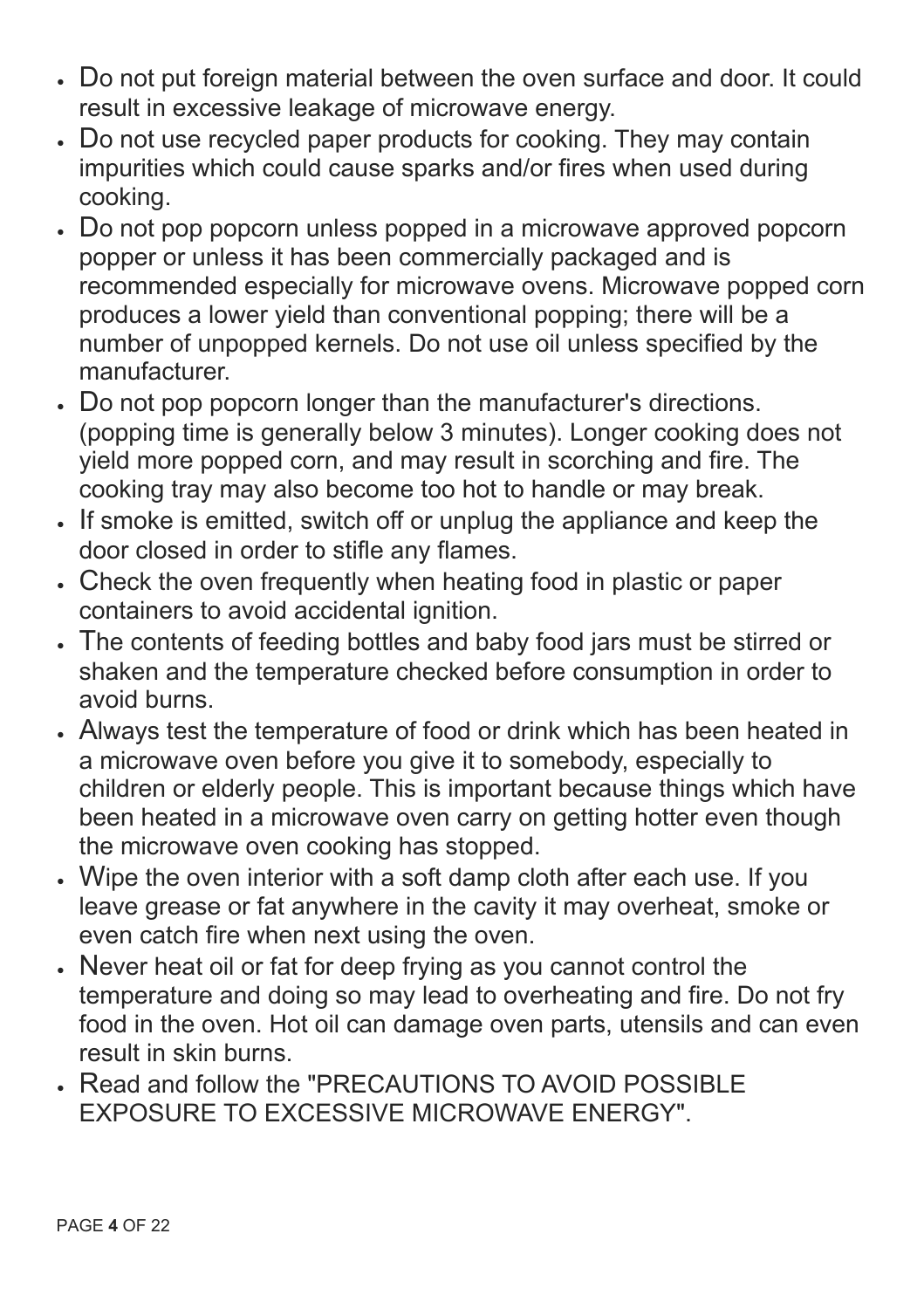$\cdot$  Microwave heating of beverages can result in delayed eruptive boiling, therefore care must be taken when handling the container.

## **To reduce the risk of injury to persons:**

- a) Do not overheat liquids.
- b) Stir the liquid both before and halfway through heating it.

c) Do not use straight-sided containers with narrow necks.

d) After heating, allow the container to stand in the microwave oven for a short time before removing the container.

e) Use extreme care when inserting a spoon or other utensil into the container.

- This appliance is not intended for use by persons (including children) with reduced physical, sensory or mental capabilities, or lack of experience and knowledge, unless they have been given supervision or instruction concerning the use of the appliance by a person responsible for their safety.
- . Children must be supervised to ensure that they do not play with the appliance.
- x Only use utensils that are suitable for use in microwave ovens. Utensils should be checked to ensure that they are suitable for use in a microwave oven.
- x During use the appliance becomes hot. Care should be taken to avoid touching heating elements inside the oven.
- x Do not use a steam cleaner in the oven.
- Remove wire twist-ties from paper or plastic bags before placing the bag in the oven.
- Cooking utensils may become hot because heat is transferred from the heated food. Potholders may be needed to handle the utensil.
- Do not operate this appliance if it has a damaged cord or plug, if it is not working properly or if it has been damaged or dropped. If the supply cord is damaged, it must be replaced by the manufacturer or its service agent or a similarly qualified person in order to avoid a hazard.
- Do not use corrosive chemicals or aerosols to clean this appliance.
- Do not operate the oven without the tray, the rotating base, and the shaft in their proper positions.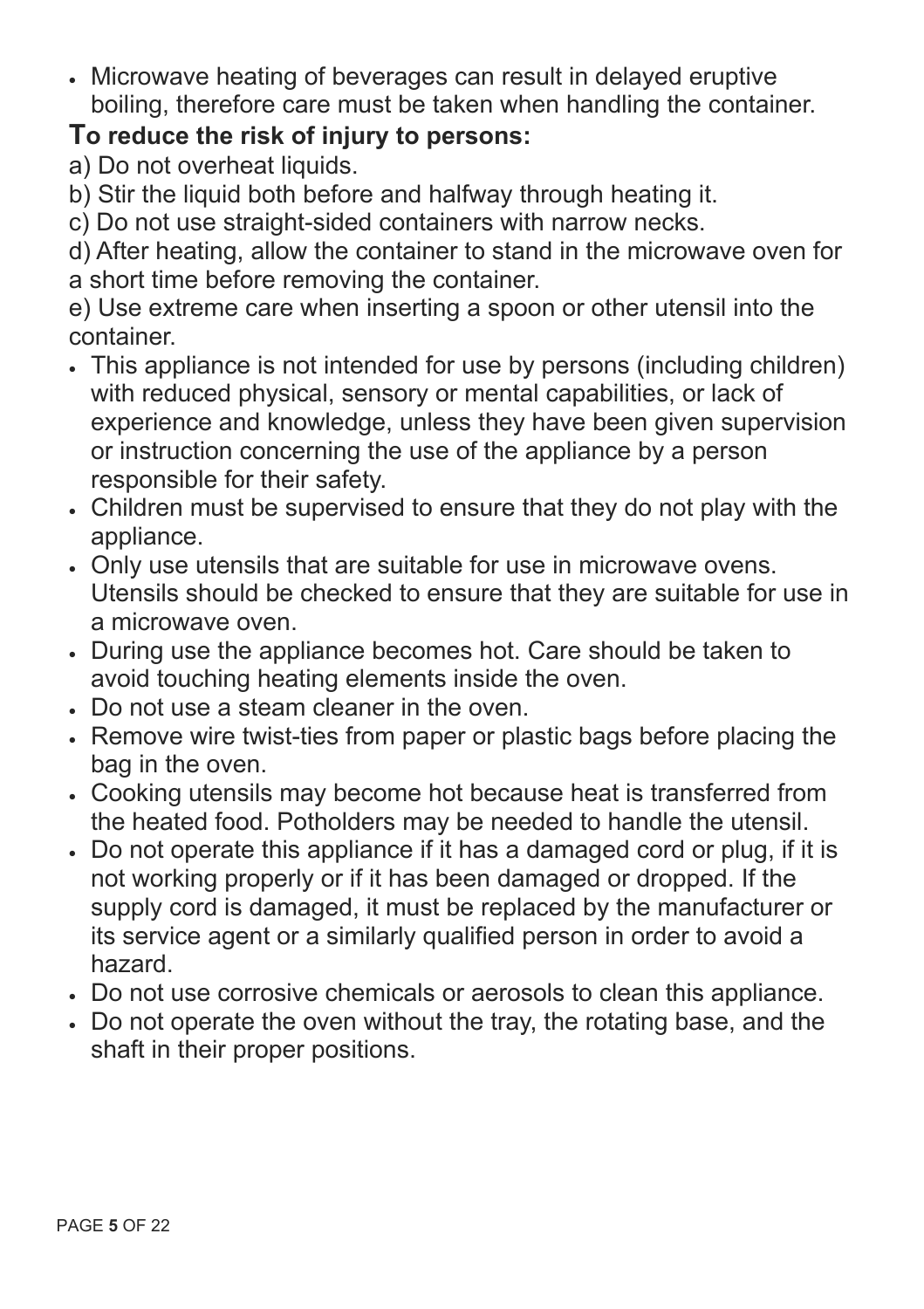- Make sure that the power supply cord is undamaged and does not run under the oven or over any hot or sharp surface.
- The wall socket must be readily accessible so that the Microwaves plug can be easily unplugged in an emergency.
- x Do not use the oven outdoors.
- x Do not overcook food.



# **PRECAUTIONS TO AVOID POSSIBLE EXPOSURE TO MICROWAVE ENERGY**

# **PRECAUTIONS TO AVOID POSSIBLE EXPOSURE TO EXCESSIVE MICROWAVE ENERGY**

- Do not attempt to operate this oven with the door open since opendoor operation can result in harmful exposure to microwave energy. It is important not to bypass or tamper with the safety interlocks.
- Do not place any object between the oven front face and the door or allow soil or cleaner residue to accumulate on sealing surfaces.
- Do not operate the oven if it is damaged.
- x **WARNING:** If the door or door seals are damaged, the oven must not be operated until it has been repaired by a competent person : It is particularly important that the oven door closes properly and that there is no damage to the:

Door (bent, skew or dented)

Hinges and latches (broken or loosened)

Door seals and sealing surfaces. (deformed or covered with dirt deposits)

- x **WARNING:** It is hazardous for anyone other than a trained, competent person to carry out any service or repair operation which involves the removal of any cover which protects against exposure to microwave energy.
- x **WARNING:** Liquids and other foods must not be heated in sealed containers since they are liable to explode.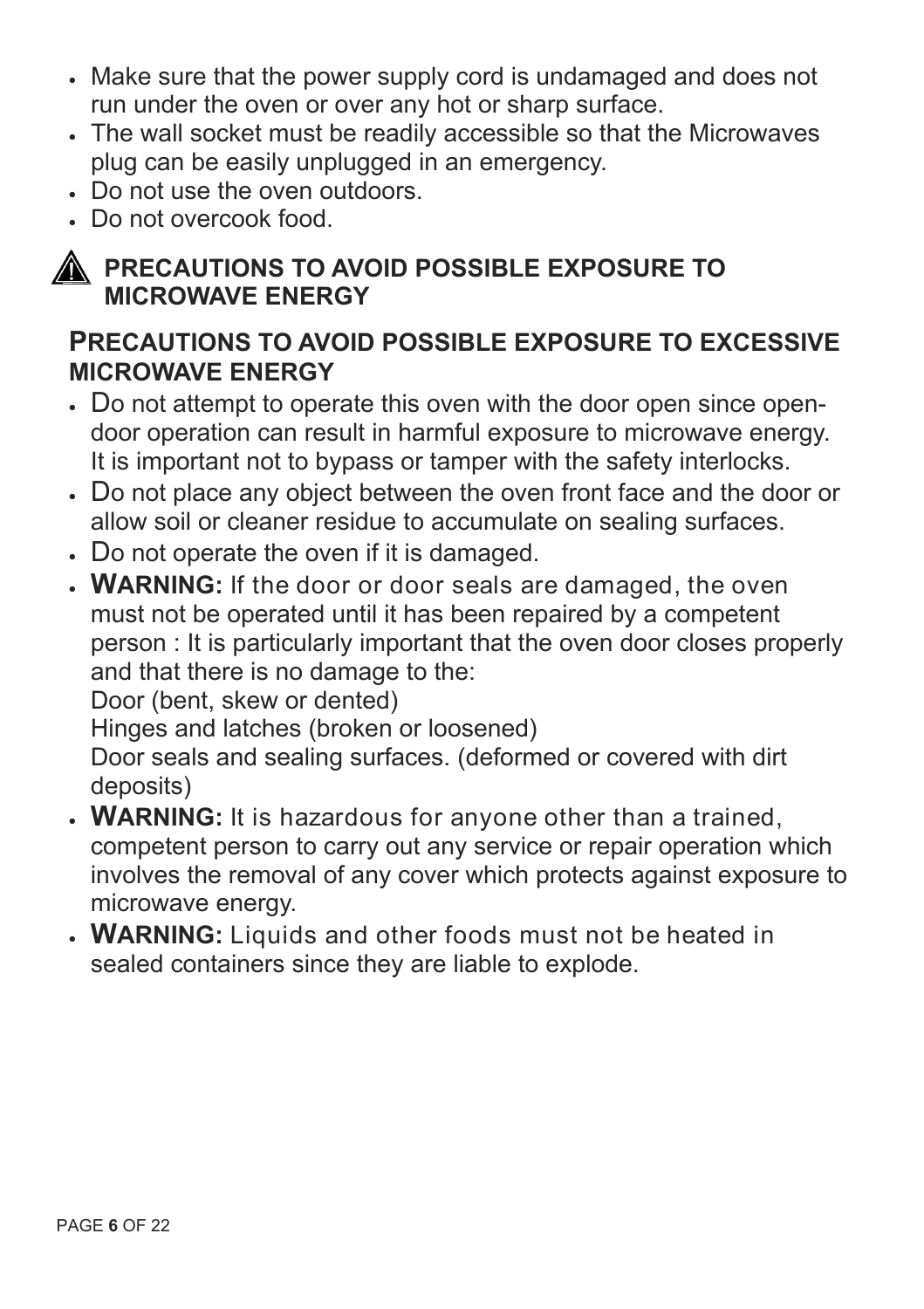| Model:                              | <b>DMO400 DMO401</b>       |
|-------------------------------------|----------------------------|
| Rated Voltage:                      | 230-240V~50Hz              |
| Rated input (Microwave)             | 1500W                      |
| Rated Output Power (Microwave):     | 1000 W                     |
| <b>Operating Frequency</b>          | 2450MHz                    |
| External Dimensions: (H x W x D)    | 311mm(H)×553mm(W)×511mm(D) |
| Oven Cavity Dimensions: (H x W x D) | 250mm(H)×376mm(W)×432mm(D) |
| Oven Capacity                       | 43 Litres                  |
| Net Weight:                         | Approx. 17.3 kg            |

## **EXAMINING YOUR MICROWAVE OVEN AFTER UNPACKING**

Unpack the oven, remove all packing material, and examine the oven for any damage such as:

- A damaged, misaligned or bent door.
- Damaged door seals and sealing surfaces.
- Broken or loose door hinges and latches.
- Dents inside the cavity or on the door.

Notify the dealer immediately if the oven is damaged. Do not install or operate the oven if it is damaged.

#### **Intended use**

This appliance is intended to be used in household and similar applications such as:

-staff kitchen areas in shops, offices and other working environments;

-by clients in hotels, motels and other residential type environments;

-farm houses;

-bed and breakfast type environments.

## **Where to place your microwave oven**

Place the oven on a flat and stable surface.

Do not place the oven where heat, moisture, or high humidity are generated, or near any combustible materials.

Do not store or use this appliance outdoors.

Do not use this oven near water, in a wet basement or near a swimming pool.

The oven must have sufficient ventilation to operate correctly. See the counter installation diagram for space requirements around the microwave oven.

Do not remove the feet.

The microwave oven shall not be placed in a cabinet unless it has been tested in a cabinet.

Leave space behind and sides and upper of the oven. All air vents must have clearance. If all vents are covered during operation, the oven may overheat and, eventually, lead to oven failure.

Keep away from radio and TV sets. If the oven is located close to a TV, radio interference may result. Keep away from heating appliances and water taps. Keep the oven away from hot air, steam or water when choosing a place to position it, or the insulation might be adversely affected and breakdowns occur.

**WARNING:** Only allow children to use the oven without supervision when adequate instructions have been given so that the child is able to use the oven in a safe way and understands the hazards of improper use.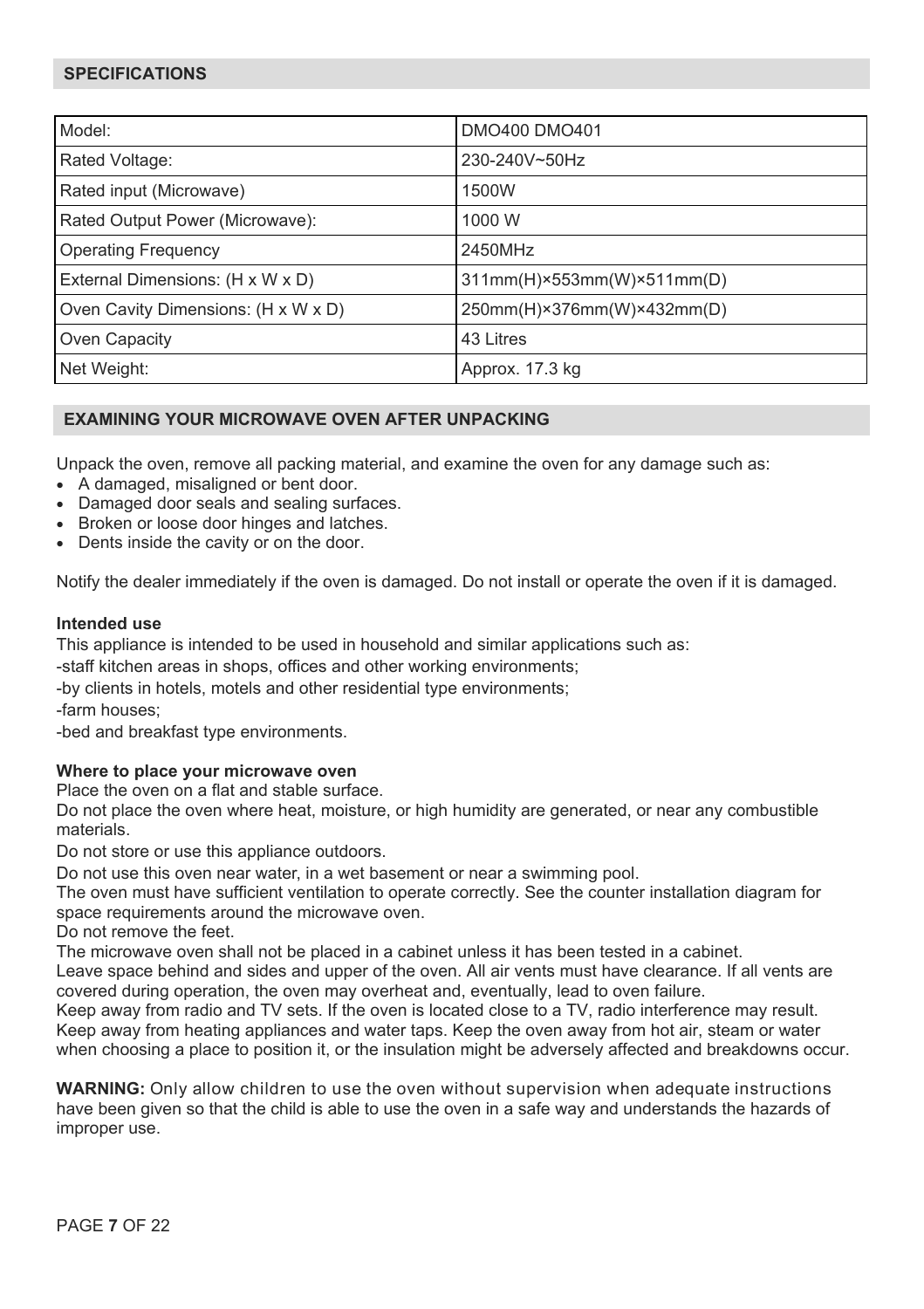## **REDUCE THE RISK OF INJURY TO PERSONS**

## **DANGER**

Electric Shock Hazard

Touching some of the internal components can cause serious personal injury or death. Do not disassemble this appliance.

## **WARNING**

Electric Shock Hazard

Improper use of the grounding can result in electric shock. Do not plug into an outlet until appliance is properly installed and grounded.

## **EARTHING INSTALLATION**

This appliance must be earthed. This oven is equipped with a power cord and earthed plug. It must be plugged into a wall socket that is properly installed and earthed. Refer to the rating plate for the appliance voltage and check that the voltage corresponds with the supply voltage in your home.

In the event of an electrical short circuit, earthing reduces risk of electric shock by providing an escape wire for the electric current. It is recommended that a separate circuit serving only the oven be provided. Using a high voltage power supply is dangerous and may result in a fire or other accident causing oven damage.

## **WARNING**

**Improper use of the earthed plug can result in a risk of electric shock. If the proper electrical connections are not made, the microwave oven may be damaged and possible injury may result. Neither the manufacturer nor the dealer can accept any liability for damage to the oven or personal injury resulting from failure to observe the electrical connection procedures.** If you have any doubts about the electrical installation or if earthing instructions are not completely understood please consult an electrician or qualified technician.

## **Electrical Connection**

We recommend the use of good quality plugs and wall sockets that can be switched off when the machine is not in use.

## **Power supply**

Check your local power source. The voltage used must be the same as specified on this oven. Using a higher voltage may result in a fire or other accident causing oven damage. Using low voltage will result in slow cooking. We are not responsible for damage resulting from use of this oven with a voltage or ampere fuse other than those specified.

If the supply cord is damaged, it must be replaced by the manufacturer or its service agent or a similarly qualified person in order to avoid a hazard.

If it is necessary to use an extension cord, use only a 3-wire extension cord.

1. A short power-supply cord is provided to reduce the risks resulting from becoming entangled in or tripping over a longer cord.

2. If a long cord set or extension cord is used:

1)The marked electrical rating of the cord set or extension cord should be at least as great as the electrical rating of the appliance.

2)The extension cord must be a grounding-type 3-wire cord.

3)The long cord should be arranged so that it will not drape over the counter top or tabletop where it can be pulled on by children or tripped over unintentionally.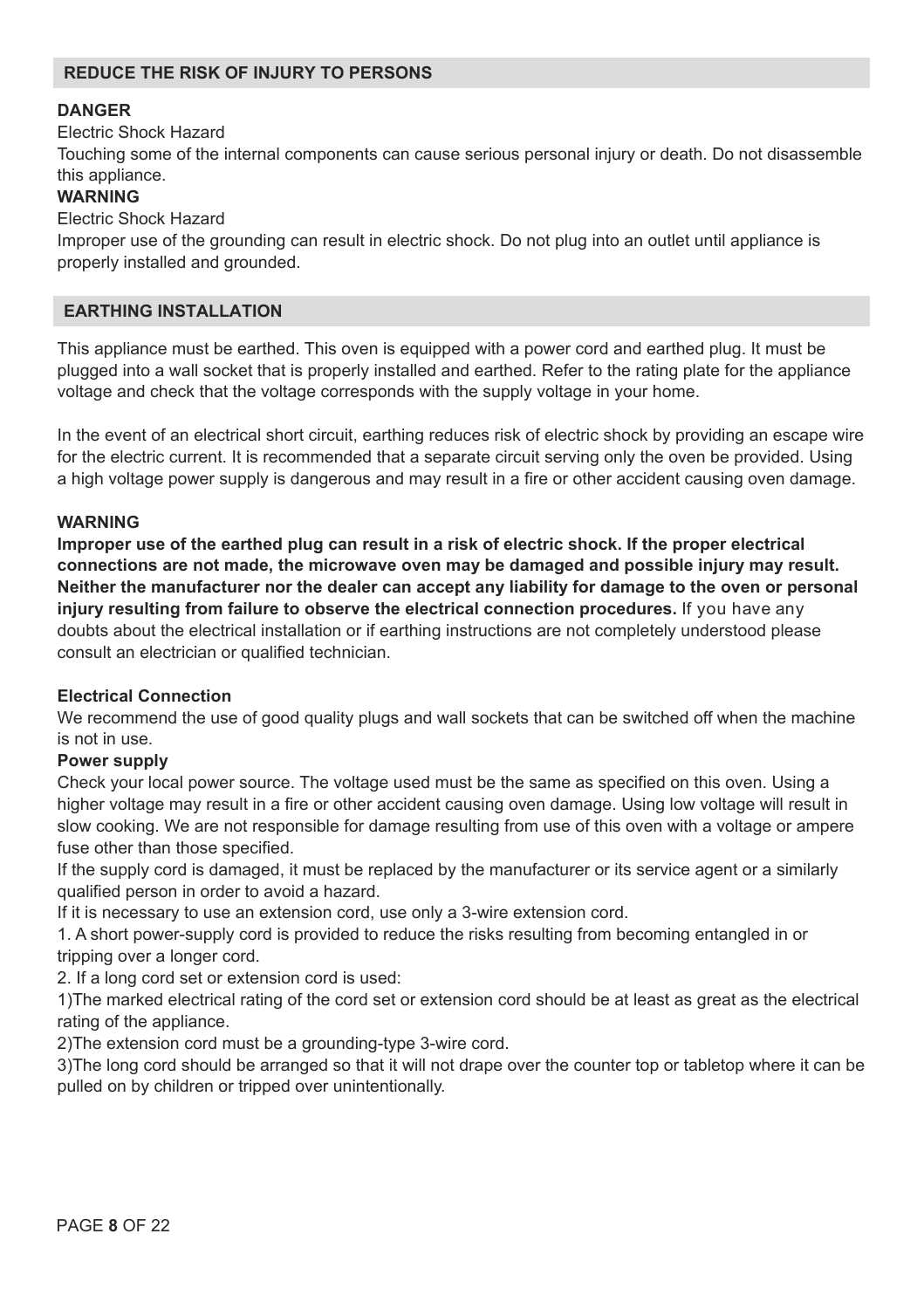## **RADIO INTERFERENCE**

Microwave ovens can cause radio and TV interference. This may be reduced or eliminated by taking the following measures:

- 1. Clean the door and sealing surfaces of the oven.
- 2. Reorient the receiving antenna of the radio or the television.
- 3. Relocate the microwave oven with respect to the receiver.
- 4. Move the microwave oven away from the receiver.
- 5. Plug the microwave oven into a different outlet so that the microwave oven and receiver are on different branch circuits.

## **ARCING**

#### **Arcing is the term used for sparks in the oven.**

Arcing is caused by:

- 1. Metal foil touching the side of the oven.
- 2. If foil does not follow the shape of the food, upturned edges act like antennas.
- 3. Metal such as twist ties, poultry pins or gold rimmed dishes.
- 4. Recycled paper containing small particles of metal.

## **UTENSIL AND COOKWARE GUIDE**

- 1. Glass or Pyrex dishes allow energy to pass through the utensil and heat the food.
- 2. Microwaves cannot penetrate metal, so don't use metal dishes or utensils. Neither use any dish which has metallic decorations or a gold-foiled pattern.
- 3. Do not use recycled paper products when microwave cooking as these may contain small metal fragments which may cause sparks and or fires.
- 4. Use round or oval dishes rather than square or oblong ones as food in corners tends to overcook.
- 5. Narrow strips of aluminum foil may be used to prevent overcooking of exposed areas. (on drum stick ends etc.) but keep a distance of at least 1 inch (2.54cm) between the foil and the cavity to prevent arcing.
- 6. Do not use metal twist ties. These may cause arcing and could cause a fire in the oven.

| <b>COOKWARE</b>                      | <b>MICROWAVE</b> |
|--------------------------------------|------------------|
| Heat resistant glass.                | Yes              |
| Non heat resistant glass.            | <b>No</b>        |
| Heat resistant ceramics.             | Yes              |
| Microwave compatible plastic dishes. | Yes              |
| Paper toweling-with caution.         | Yes              |
| Metal dishes or utensils.            | <b>No</b>        |
| Metal trays or racks.                | <b>No</b>        |
| Aluminium foil containers.           | <b>No</b>        |



**Important:** Read these instructions for use carefully so as to familiarize yourself with the appliance. Keep these instructions for future reference.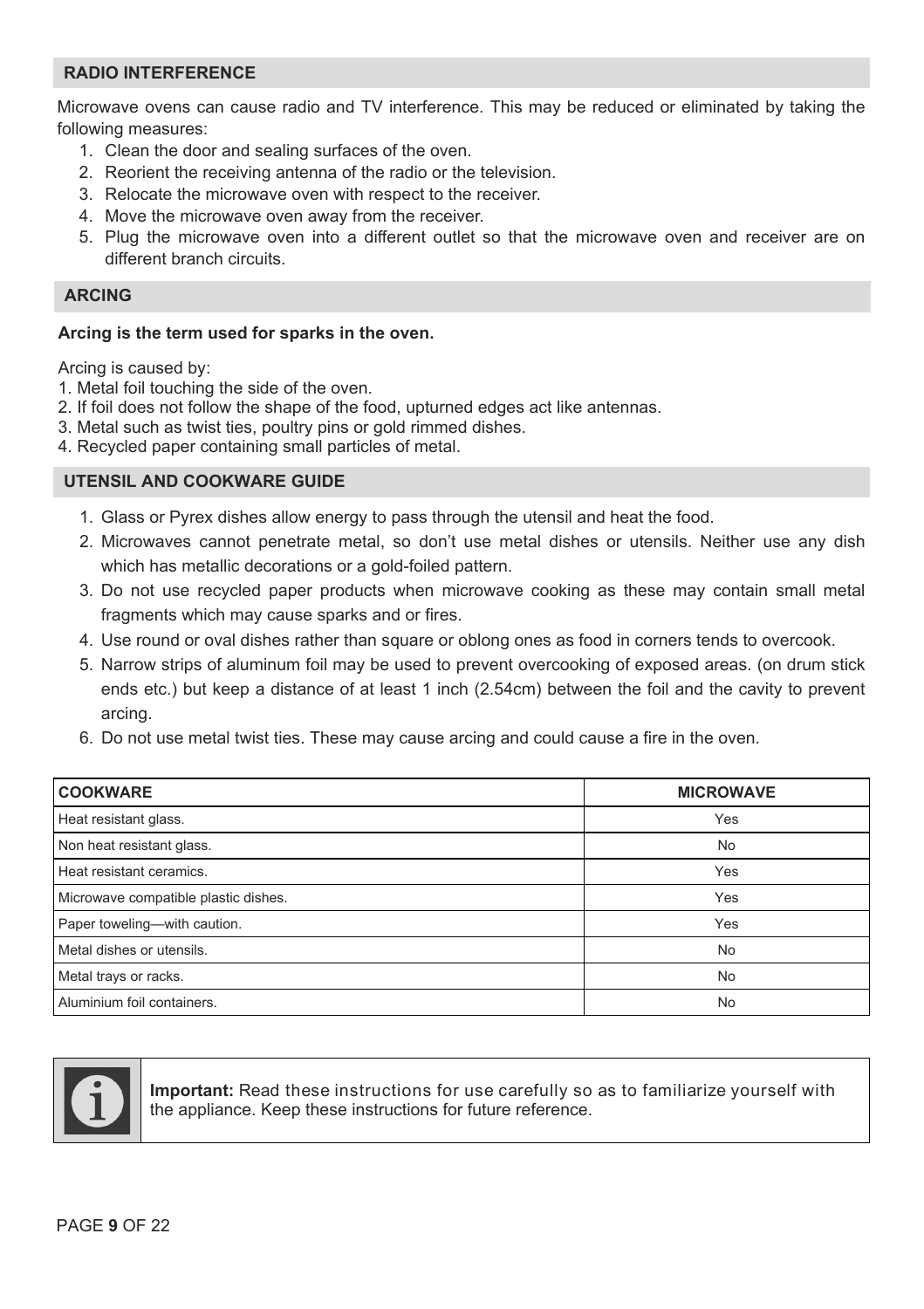## **OVEN PARTS AND ACCESSORIES**

Remove the oven and all materials from the carton and oven cavity. **Your oven comes with the following accessories:** 

Glass tray x 1 - Turntable ring assembly x 1 - Instruction Manual x 1



- 1. Door Safety Lock System
- 2. Oven Window
- 3. Roller Ring
- 4. Shaft
- 5. Control Panel
- 6. Wave Guide (Please do not remove the mica plate covering the wave guide)
- 7. Glass Tray

## **Turntable Installation**



Turntable ring assembly

- **a.** Never place the glass tray upside down. The glass tray should never be restricted.
- **b.** Both glass tray and turntable ring assembly must always be used during cooking.
- **c.** All food and containers of food are always placed on the glass tray for cooking.
- **d.** If glass tray or turntable ring assembly cracks or breaks, contact your nearest authorized service center.

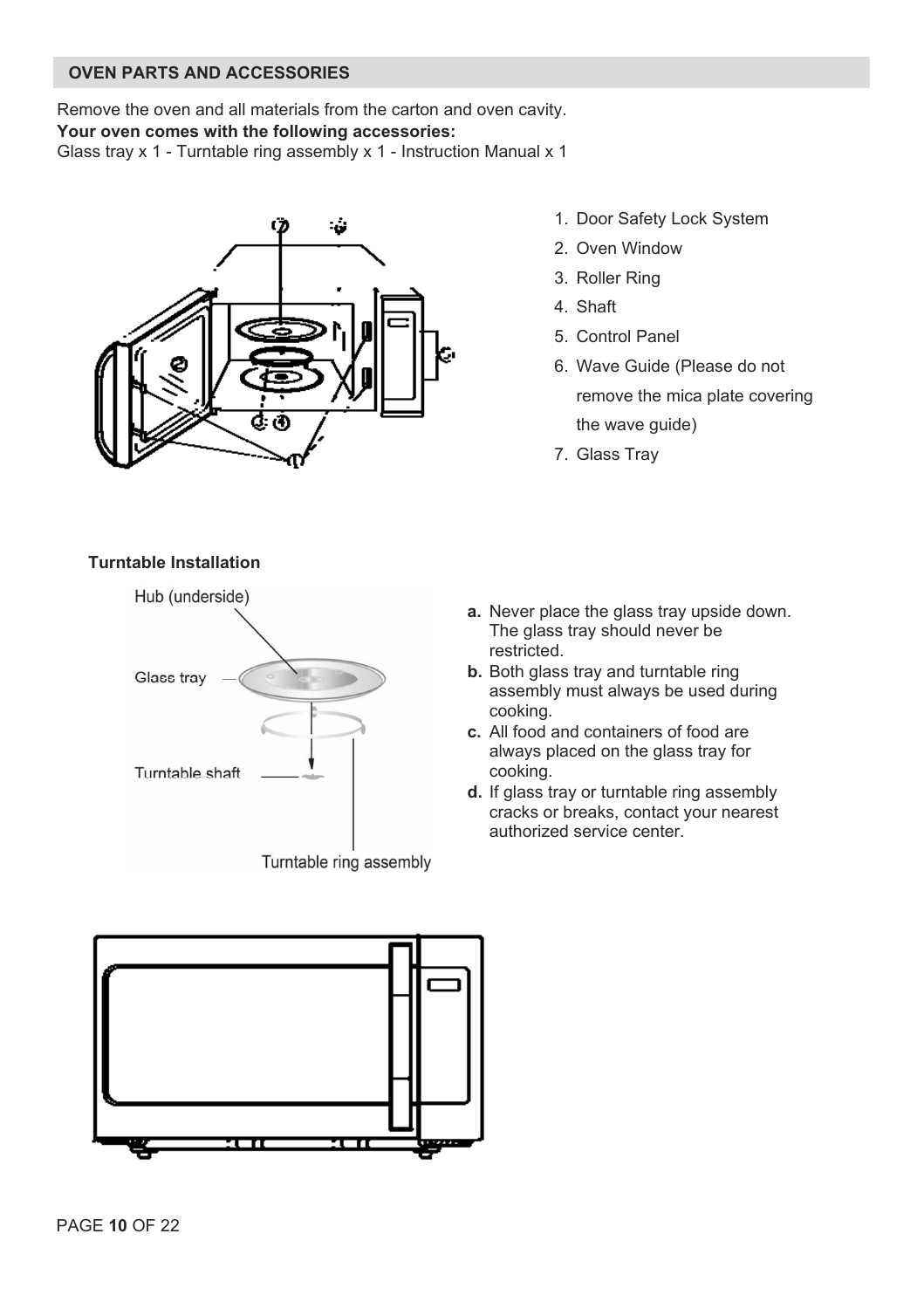## **COUNTERTOP INSTALLATION**

Remove all packing material and accessories.

Examine the oven for any damage such as dents or broken door. Do not install if oven is damaged.

**Cabinet:** Remove any protective film found on the microwave oven cabinet surface. Do not remove the light brown Mica cover that is attached to the oven cavity to protect the magnetron.

## **Installation**

1.Select a level surface that provides enough open space for the intake and/or outlet vents.



- (1) The minimum installation height is 85cm.
- (2) The rear surface of appliance shall be placed against a wall. Leave a minimum clearance of 30cm above the oven, a minimum clearance of 20cm is required between the oven and any adjacent walls.
- (3) Do not remove the feet from the bottom of the oven.
- (4) Blocking the intake and  $\ell$  or outlet openings can damage the oven.<br>(5) Place the oven as far away from radios and TV as possible. Opera
- Place the oven as far away from radios and TV as possible. Operation of microwave oven may cause interference to your radio or TV reception.

Plug your oven into a standard household outlet.

Be sure the voltage and the frequency is the same as the voltage and the frequency on the rating label.



## **WARNING:**

Do not install oven over a range cooktop or other heat-producing appliance. If installed near or over a heat source, the oven could be damaged and the warranty would be void.

## **WARNING:**

Accessible surfaces may become hot during operation.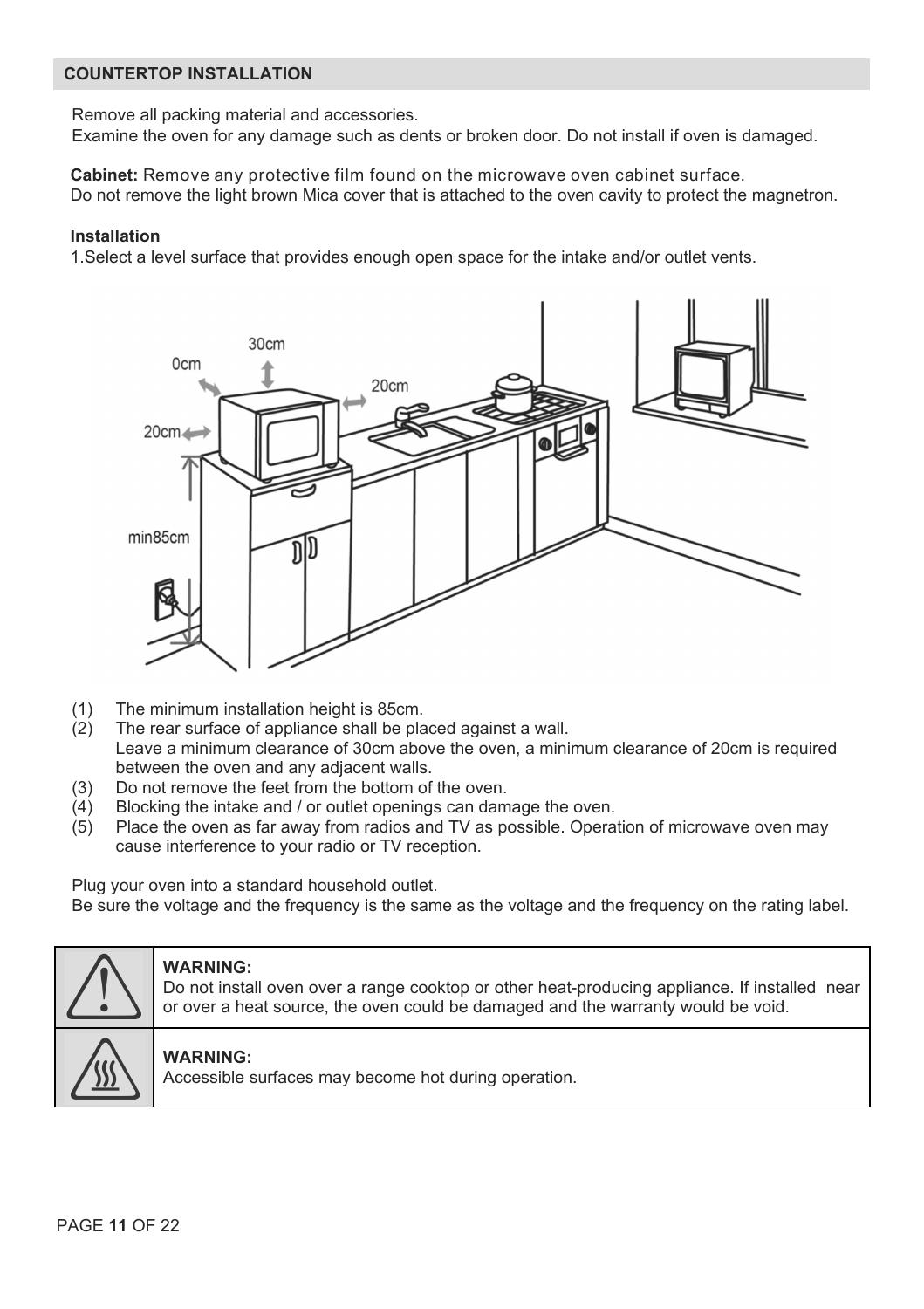

## **OPERATING INSTRUCTIONS**

- When the oven is first plugged in, the display will show "00:00".
- During the cook setting mode, the system will automatically return to the standby mode if there is no operation within 10 seconds.
- During cooking, pressing the STOP/CLEAR pad once will pause the programme, press START/+30 SEC. pad to resume, press the STOP/CLEAR pad twice to cancel the programme.
- After ending cooking, the screen will display End and emit a sound every two minutes until the STOP/ CLEAR pad is pressed or the door is opened.
- When the START/+30 SEC. pad is pressed and the microwave oven door is opened, the display shows "door" for 3 seconds as a reminder to close the microwave oven door.
- In standby mode, press the START/+30 SEC. and the STOP/CLEAR pads at the same time to check the version date and the model of the PCB.

## **DISPLAY SCREEN**

• Cooking time, power, indicators and present time are displayed.

## **AUTO COOK MENUS**

- Instant settings to cook popular foods **POWER**
- Use to set microwave cooking power level.

## **TIMER**

 $\bullet$  The timer functions independently, even while a cooking program is in process.

## **COOK**

Use to set microwave cooking program.

## **CLOCK**

Press to set the clock time.

## **WEIGHT DEFROST**

- Press to set defrost program based on weight. **SPEED DEFROST**
- Press to set defrost program based on time. **NUMBER PADS(0-9)**
- Press to set time and food weight.
- Use the number pads from 1 to 6 in order to set express cooking.

## **STOP/CLEAR**

- Press to reset the oven before setting a cooking program.
- Press once to temporarily stop cooking, or twice to cancel cooking altogether.
- May be used for setting the child lock.

## **START/+30 SEC.**

- Press to start a cooking program.
- Press a number of times to set the cooking time and to cook immediately at full power level.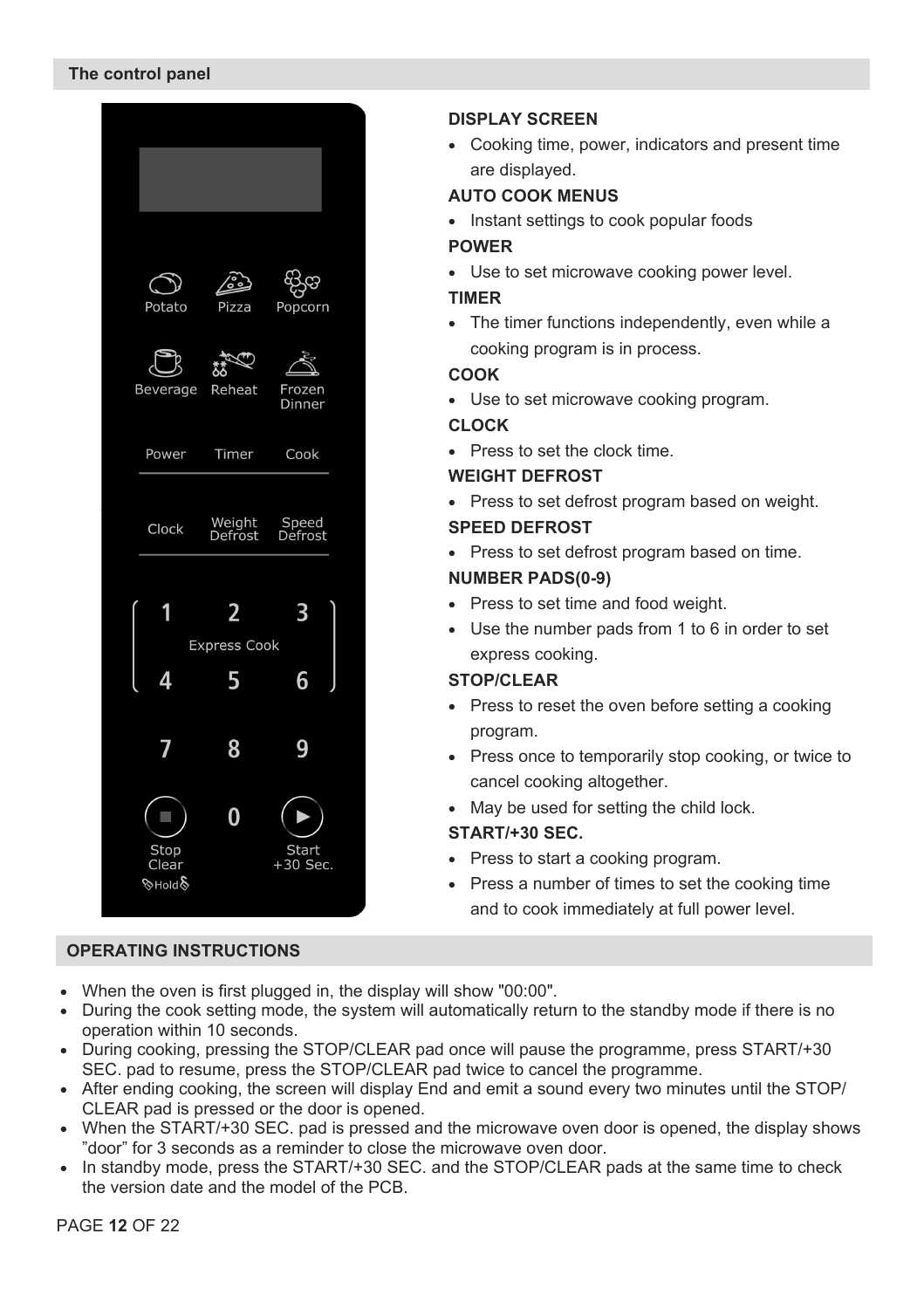## **Setting the Clock**

This is a 12 or 24 hour clock, you can choose to set the clock time to a 12 or 24 hour cycle by pressing the CLOCK pad in standby mode.

- 1. In standby mode, press the CLOCK pad once or twice to select 12 or 24 hour clock.
- 2. Use the number pads to enter the correct time.
- 3. Press START/+30 SEC. pad to confirm.

**NOTE:** During cooking, you can check the current time of the clock by pressing the CLOCK pad.

#### **Setting the Timer**

- 1. In standby mode or during cooking, press the TIMER pad once.
- 2. Press the number pads to enter the amount of time. The longest time is 99 minutes 99 seconds.
- 3. Press START/+30 SEC. pad to confirm.

**NOTE:** When the countdown ends, the buzzer will beep to remind you. You can check the countdown time by pressing the TIMER pad, if the STOP/CLEAR pad is pressed when the display shows the time, the function may be cancelled.

## **Express Cooking**

In standby mode, when a number pad is pressed once (1, 2, 3, 4, 5 or 6), the corresponding direct start cooking time starts: IE 1 minute, 2 minutes, 3 minutes, 4 minutes, 5 minutes or 6 minutes. The microwave oven will start to cook at full power level.

#### **+30 Sec. Function**

In standby mode, press the START/+30 SEC. pad repeatedly to enter the cooking time (each time the pad is pressed the time increases by 30 seconds, up to 99 minutes and 59 seconds), the microwave oven will auto start cooking at full power level.

**NOTE:** During cooking (except auto cook menus and weight defrost), you can add cooking time by pressing the START/+30 SEC. pad.

#### **Microwave Cooking**

- 1. In standby mode, press the COOK pad once.
- 2. Use the number pads to enter the cooking time. The longest time is 99 minutes and 99 seconds.
- 3. If you want to set a power level other than 100% power, press POWER pad, and then use the number pads to enter the required power level.
- 4. Press the START/+30 SEC. pad to confirm.

#### **Use the digits to set a cooking power level:**

| Number pad | Cooking power (Display) | Number pad | Cooking power (Display) |
|------------|-------------------------|------------|-------------------------|
| 1.0        | 100% (PL10)             |            | 50% (PL5)               |
| 9          | 90% (PL9)               |            | 40% (PL4)               |
|            | 80% (PL8)               |            | 30% (PL3)               |
|            | 70% (PL7)               |            | 20% (PL2)               |
| 6          | 60% (PL6)               |            | 10% (PL1)               |

#### **NOTE:**

• During cooking, you can press the POWER pad to check the cooking power.

## **Speed Defrost**

The defrosting power is adjusted automatically once the cooking time is programmed.

1. In standby mode, press SPEED DEFROST pad once.

- 2. Use the number pads to enter defrosting time. The longest time is 99 minutes 99 seconds.
- 3. Press the START/+30 SEC. pad to confirm.

**NOTE:** During the defrosting program, the system will pause to remind the user to turn the food over, press the START/+30 SEC. pad to resume.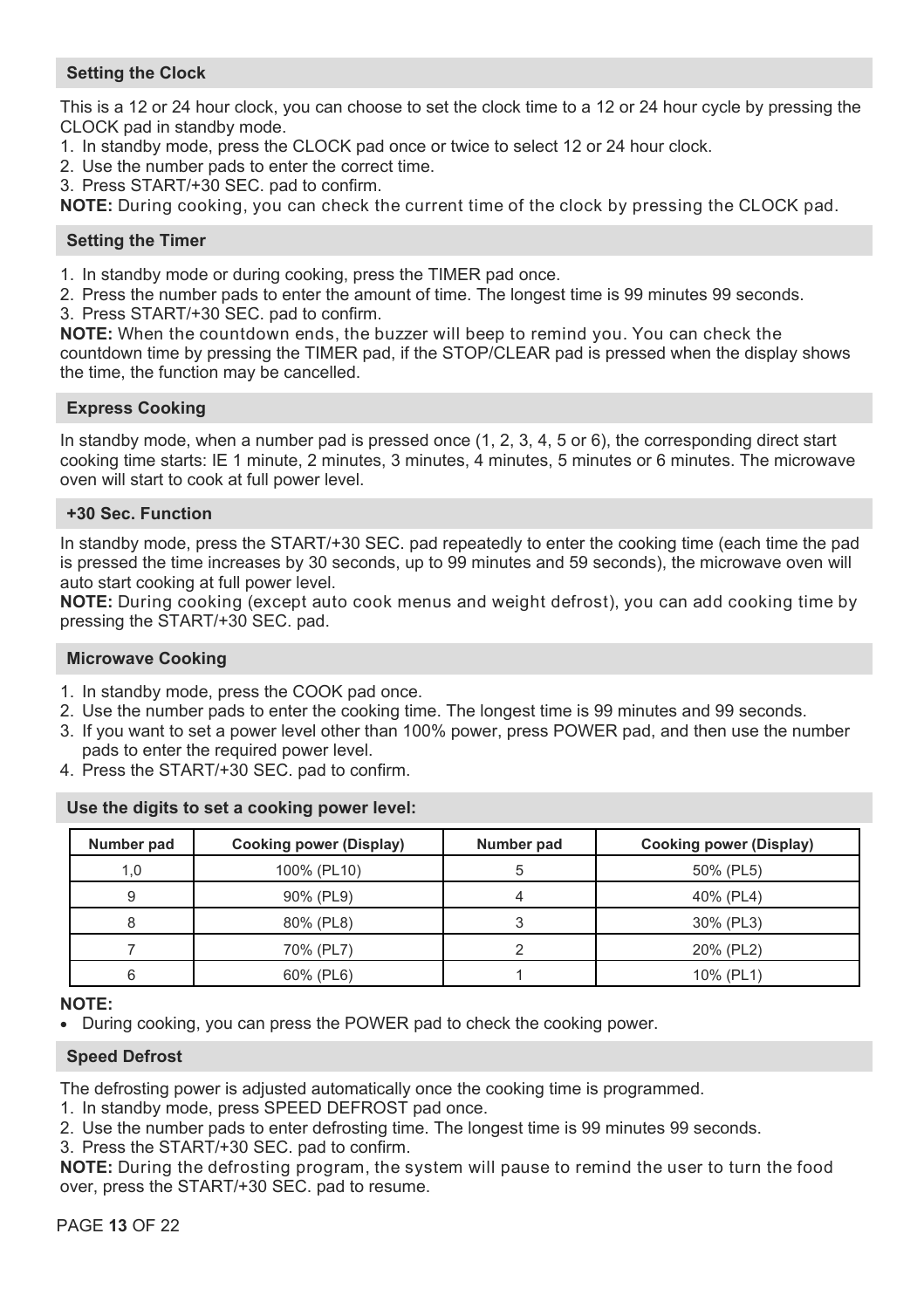#### **Weight Defrost**

The time and defrosting power are adjusted automatically once the weight has been programmed.

- 1. In standby mode, press the WEIGHT DEFROST pad once.
- 2. Use the number pads to enter the food weight. The maximum frozen food weight allowable is 2700g.
- 3. Press the START/+30 SEC. pad to confirm.

**NOTE:** During the defrosting program, the system will pause and emit a sound to remind the user to turn the food over. Press the START/+30 SEC. pad to resume.

## **Multistage Cooking**

The oven can be programmed for up to 2 automatic cooking sequences.

The following example is a guide on how to set a cooking program:

Microwave-cooking

 Ļ Microwave-cooking (with lower power level)

- 1. Input the first stage of microwave cooking program. Do not press START/+30 SEC. pad.
- 2. Input the second stage of the microwave cooking program.
- 3. Press the START/+30 SEC. pad to start.

**NOTE:** Only microwave cooking can be set in the multistage cooking program.

## **Child Lock**

The lock prevents unsupervised operation by children.

#### **To set the child proof lock:**

• In standby mode, press and hold the STOP/CLEAR pad for 3 seconds, a beep will sound and the lock indicator appears on the display for 3 seconds. In the locked state, all pads are disabled. If any pad is pressed, the lock indicator will appear on the display for 3 seconds to remind the user to cancel the child proof lock.

#### **To cancel the child proof lock:**

• Press and hold the STOP/CLEAR pad for 3 seconds, a beep will sound and the indicator light will switch off.

### **Auto cook**

For the following foods, it is not necessary to program the time and the cooking power. It is sufficient to indicate the type of food to be cooked as well as the weight or portion of food.

- 1. In standby mode, press the corresponding menu pad once or repeatedly to select the weight or portion of food to be cooked.
- 2. Press the START/+30 SEC. pad to confirm.

| Food                            | <b>Note</b>                                                                                                                                                                                  |  |
|---------------------------------|----------------------------------------------------------------------------------------------------------------------------------------------------------------------------------------------|--|
| Potato (200-300g/portion)       | The result of auto cooking depends on factors such as<br>fluctuation of voltage, the shape and size of food, your                                                                            |  |
| Popcorn (99g)                   |                                                                                                                                                                                              |  |
| Pizza (200-300g/portion)        | personal preference as to the doneness of certain foods.                                                                                                                                     |  |
| Beverage (g)                    | How well the food is placed in the oven also has an effect on<br>cooking outcomes. If you find that the cooking results are not<br>satisfactory, please adjust the cooking time accordingly. |  |
| Frozen Dinner(200-250g/portion) |                                                                                                                                                                                              |  |
| Reheat (300-400g)               |                                                                                                                                                                                              |  |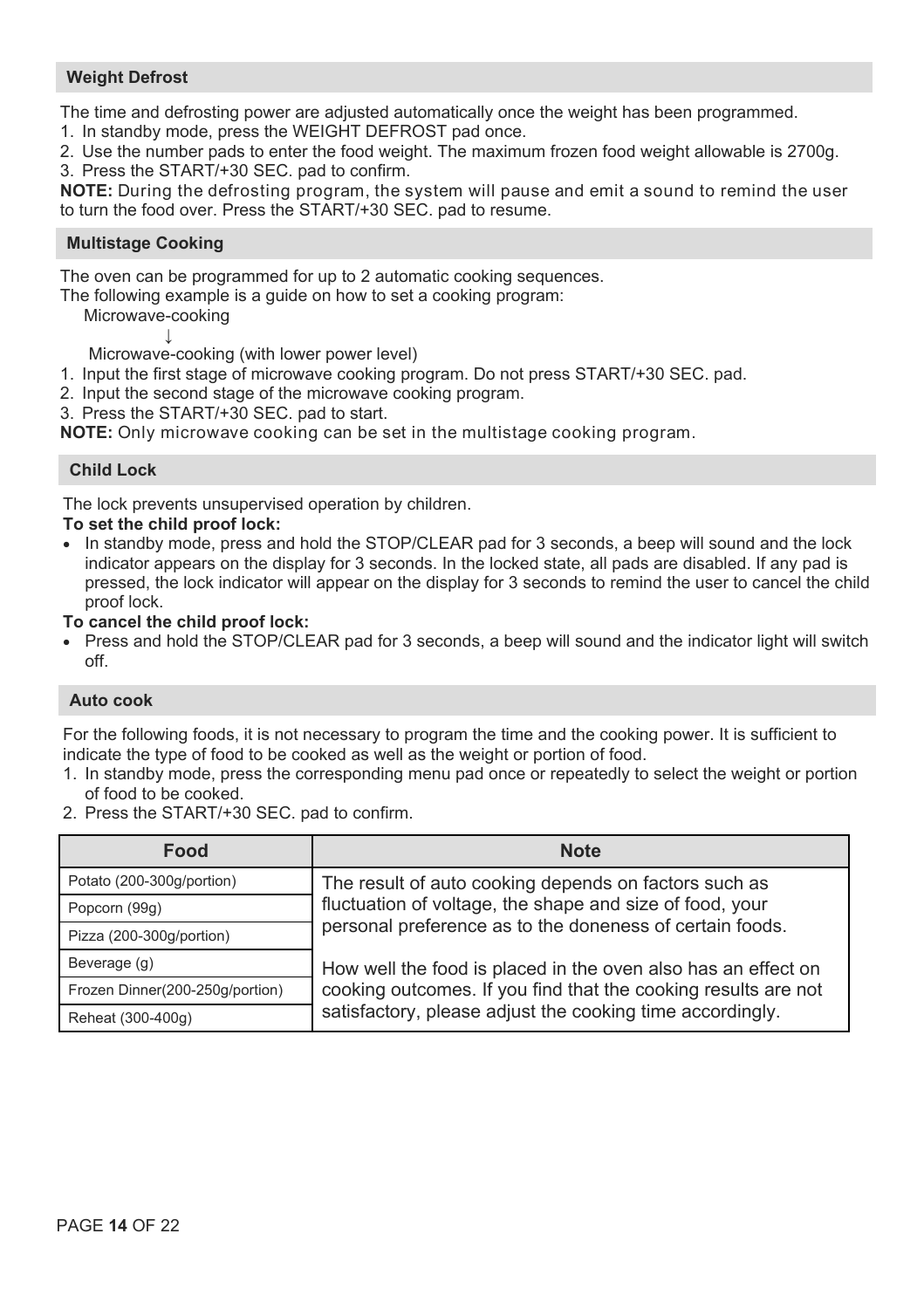## **MICROWAVE COOKING GUIDE**

- 1. Place the food in a microwave approved cooking utensil and place it centrally on the glass tray. Placing a heavy load on the perimeter of the glass tray could cause the glass tray to dislodge from the rotating base. Arrange the food carefully. Place thickest areas towards outside of the cooking utensil.
- 2. Do not place food directly on the glass tray unless the food is self contained and will not spill. When cooking more than one item, arrange the food so that the items are evenly spaced.
- 3. Watch the cooking time. Cook for the minimum time indicated in the recipe and add more as needed. Food which is severely overcooked can smoke or ignite.
- 4. Cover foods while cooking to prevent spattering and to help the food cook evenly.
- 5. Turn foods over once during microwave cooking to speed up the cooking of foods such as chicken and burgers. Large items such as roasts must be turned over at least once.
- 6. Rearrange foods such as meatballs halfway through cooking both from the top to the bottom of the dish and from the center of the dish to the outside of the dish.
- 7. Do not operate the oven without the rotating base and tray in position.

## **TROUBLE SHOOTING**

| Normal occurrences. These are not a fault.               |                                                                                                                                                           |  |
|----------------------------------------------------------|-----------------------------------------------------------------------------------------------------------------------------------------------------------|--|
| Microwave oven interfering with TV reception.            | Radio and TV reception may be interfered with<br>when microwave oven is operating. This is normal.                                                        |  |
| Dim oven light.                                          | In low power microwave cooking, the oven light<br>may become dim. This is normal.                                                                         |  |
| Steam accumulating on the door, hot air out of<br>vents. | In cooking, steam may emit from food. Most will<br>escape from vents. However some may<br>accumulate on cool areas like the oven door. This<br>is normal. |  |
| Oven started accidentally with no food in it.            | Do not run the microwave without any food inside.<br>It is very dangerous.                                                                                |  |

If the oven fails to operate, please check the following before calling for service:

| <b>Problem</b>                                                | Possible cause                                   | Remedy                                                                           |
|---------------------------------------------------------------|--------------------------------------------------|----------------------------------------------------------------------------------|
| Oven cannot be started.                                       | 1) Power cord not plugged in<br>properly.        | Unplug, then plug in again after<br>10 seconds.                                  |
|                                                               | 2) Fuse blown or circuit breaker<br>has tripped. | Replace fuse or reset circuit<br>breaker (repaired by professional<br>personnel) |
|                                                               | 3) Problem with power outlet.                    | Test power outlet with another<br>electronic appliance.                          |
| Oven does not heat.                                           | 4) Door not properly closed.                     | Close door properly.                                                             |
| Glass turntable is noisy when the<br>microwave oven operates. | 5) Dirty roller rest or dirty oven<br>bottom.    | Refer to "Maintenance of<br>microwave" to clean dirty parts.                     |



**CAUTION Personal Injury Hazard** It is hazardous for anyone other than a competent person to carry out any service or repair operation that involves the removal of a cover which gives protection against exposure to microwave energy.

**ADDENDUM** If the apparatus is not maintained in a good state of cleanliness, its surface could be degraded and affect the lifespan of the apparatus and lead to a dangerous situation.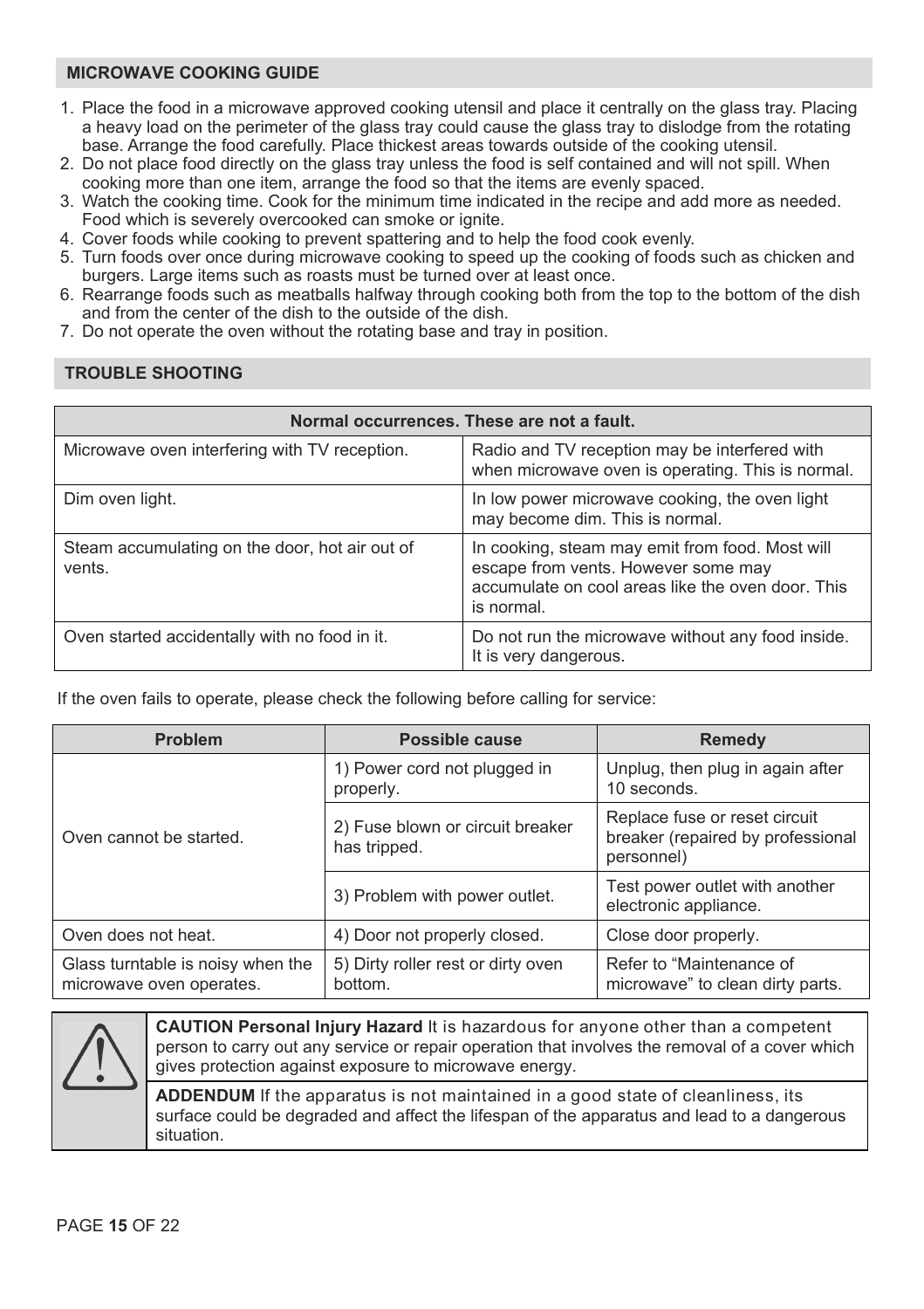## **CLEANING AND CARE**

## **INSIDE THE OVEN**

**Turn off the oven and remove the power plug from the wall socket before cleaning.** Keep the inside of the oven clean. For easy cleaning, wipe spills and spatters as they occur with a damp cloth or sponge with water and a mild detergent. Avoid the use of aerosols and other harsh cleaners as these may stain, streak or dull the door surface. Rinse the cavity of any cleaning residue with a clean damp or sponge after cleaning. Dry with a soft cloth. These areas can also cleaned by using plastic or nylon scouring pads. For hard to remove soil, use a mild non-abrasive cleaner. Use on the stainless steel areas, turntable and rotating base only. Remove odours from your oven by combining a cup of water with the juice and the skin of one lemon in a deep microwave proof bowl, microwave for 5 minutes. Wipe thoroughly and dry with a soft cloth.

## **Warning**

Just as your traditional oven becomes hot also this oven will become hot during use of the functions. Children should be supervised at all times when using the oven.

#### **TURNTABLE AND ROTATING BASE**

These two parts are easily removable for cleaning. The turntable should be cleaned frequently. If food spills are accumulated under the rotating base, the oven will not operate efficiently. Be sure to wipe up any spills as they occur in this area. Clean these parts as described in cleaning inside of the oven. Be sure to properly reinstall these parts into the cavity after cleaning.

When removing the rotating base from cavity floor for cleaning, be sure to replace it correctly. **DOOR** 

Wipe the door and window (both sides), the door seals and adjacent parts frequently with a damp cloth to remove any spills or spatters. Do not use any abrasive cleaners.

While the oven door is still warm, any spatters or food soils should be wiped off with a damp sudsy cloth or sponge. Rinse with water and wipe dry with a cloth. If steam accumulates inside or around the outside of the oven door, wipe it with a soft cloth. This may occur when the microwave oven is operated under high humidity conditions and is normal.

## **EXTERIOR**

## **CONTROL PANEL**

Exercise care when cleaning this area. Do not allow the control panel to become wet. Clean. When cleaning the control panel, leave the oven door open to prevent the oven from accidentally switching on. To clean, wipe the panel with a slightly dampened cloth, using only water. Wipe dry. Do not scrub this area or use any sort of chemical cleaner. Avoid use of excess water.

#### **OUTSIDE SURFACE**

The outside surfaces should be cleaned with a damp cloth. To prevent damage to the operating parts inside the oven, water should not be allowed to seep into the ventilation slots.

Although your oven is provided with safety features, it is important to observe the following: When opened, the door must not be subjected to strain, for example, a child hanging on an opened door or any load could cause the oven to fall forward to cause injury and also damage to the door. Do not operate the oven if it is damaged, until it has been repaired by a service technician. It is particularly important that the oven closes properly and that there is no damage to the:

1) Door (bent)

- 2) Hinge and latches (broken or loosened)
- 3) Door seals and sealing surface.
- 4) The oven should not be adjusted or repaired by anyone except a properly trained service technician.

If it becomes necessary to replace the oven lamp, consult a Defy Service Centre to have it replaced. Replacement lamps are not covered by the warranty. The oven should be cleaned regularly and any food deposits removed. Failure to maintain the oven in a clean condition could lead to deterioration of the surface that could adversely affect the life of the appliance. It could also constitute a fire risk. Do not dispose this appliance at the local dump. It should be disposed of at a disposal center provided by the municipality.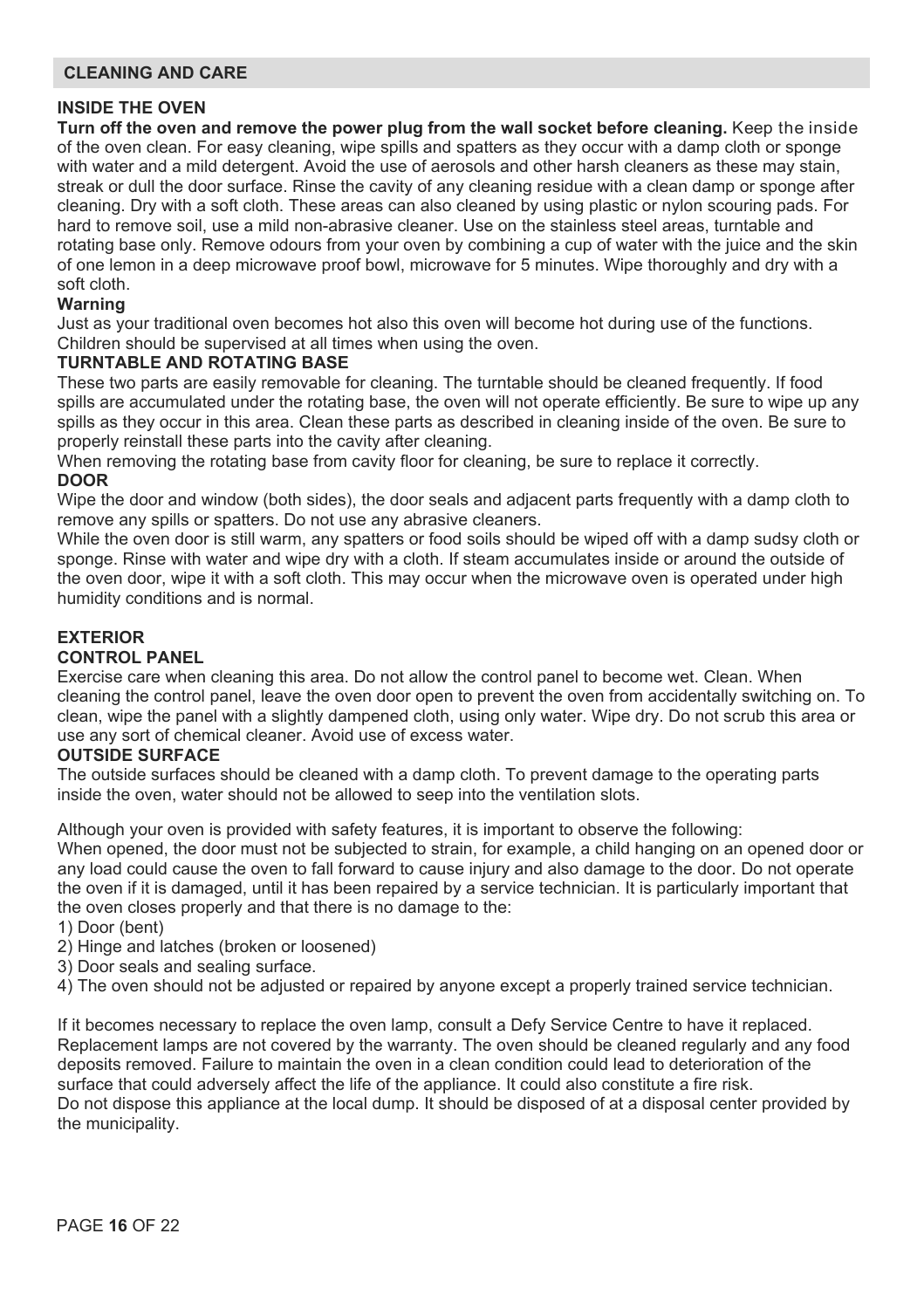## **GENERAL GUIDELINES**

As microwave cooking differs from traditional cooking, the following guidelines should be considered whenever you use your microwave oven

#### **If the food is undercooked. Check if:**

• You have selected the correct power level.

• The selected time is sufficient. Selected times depend on initial temperature, weight and density of the food etc.

• The container is appropriate.

## **If the food is overcooked, i.e. dried out or burnt. Check:**

• The power level was too high.

• The set time was too long. Selected times depend on initial temperature, weight and density of food etc. **Points to remember when defrosting** 

• The shape of the package alters the defrosting time. Shallow rectangular packets defrost more quickly than deep blocks. Separate pieces as they begin to defrost; thin slices defrost more easily.

• Shield areas of food with small pieces of foil if they start to become warm.

• When defrosting, it is better to under thaw the food slightly and allow the process to finish during the standing time.

#### **The amount of food**

The more food you want to prepare the longer it takes. A rule of thumb is that double the amount of food requires almost double the time. If one potato takes 4 minutes to cook, two potatoes will take approximately 7 minutes.

#### **Starting temperature of food**

The lower the temperature of the food which is being put into the microwave oven, the longer time it takes. Food at room temperature will be reheated more quickly than food at refrigerator temperature.

## **Composition of the food**

Food with a lot of fat and sugar will be heated faster than food containing a lot of water. Fat and sugar will also reach a higher temperature than water in the cooking process. The more dense the food, the longer it takes to heat. "Very dense" food takes a longer time to reheat than lighter, more porous food.

## **Size and shape**

Smaller pieces of food will cook more quickly than larger pieces and uniform pieces of food cook more evenly than irregularly shaped foods. With unevenly shaped food, the thinner parts will cook faster than the thicker areas. Place the thinner chicken wings and legs to the center of the dish.

#### **Stirring, turning of foods**

Stirring and turning of foods are techniques used in conventional and well as in microwave cooking to distribute the heat quickly to the center of the dish and avoid overcooking at the outer edges of the food. Covering food helps to reduce spattering, shorten cooking times and retain food moisture. All "microwavable' coverings are suitable.

#### **Releasing pressure in foods**

Several foods are tightly covered by a skin or membrane. These foods should be pricked with a fork or cocktail stick to release the pressure and to prevent bursting, as steam builds up within them during cooking. This applies to potatoes, chicken livers, sausages, egg yolks and some fruits.

#### **Standing time**

Always allow the food to stand for some time after using the oven. Standing time after defrosting, cooking/ reheating improves the result as the temperature will be more evenly distributed through out the food. In a microwave oven foods continue to cook even when the microwave energy is turned off. They are no longer cooking by microwaves, but by the conduction of the high residual heat at the center of the food. The length of standing time depends on the volume and density of the food. Sometimes it can be as short as the time it takes you to remove the food from the oven and take it to the serving table. However, with larger, denser foods, the standing time may be as long as 10 minutes. During 'standing', the internal temperature of the food will rise by as much as 8˚C and the food will finish cooking in this time.

#### **Arranging food**

This is done in several ways in microwave cooking to give more even cooking results. If you are cooking several items of the same food such as jacket potatoes, place them in a ring pattern for uniform cooking. When cooking foods of uneven shapes or thickness, place the smaller or thinner area of the food towards the center of the dish where it will be heated last. Uneven foods such as fish should be arranged in the oven with the tails to the center. If you are saving a meal in the refrigerator or 'plating' a meal for reheating, arrange the thicker, denser foods to the outside of the plate and the thinner or less dense foods in the middle. Place thin slices of meat on top of each other or interlace them. Thicker slices such as meat loaf and sausages have to be placed close to each other. Gravy or sauce should be reheated in a separate container. Use a tall, narrow container rather than a low and wide container. When reheating gravy, sauce or soup, do not fill the container more than 2/3. When cooking or reheating whole fish, score the skin. This prevents cracking. Shield the tail and head with small pieces of foil to prevent over-cooking but ensure the foil does not touch the sides of the oven.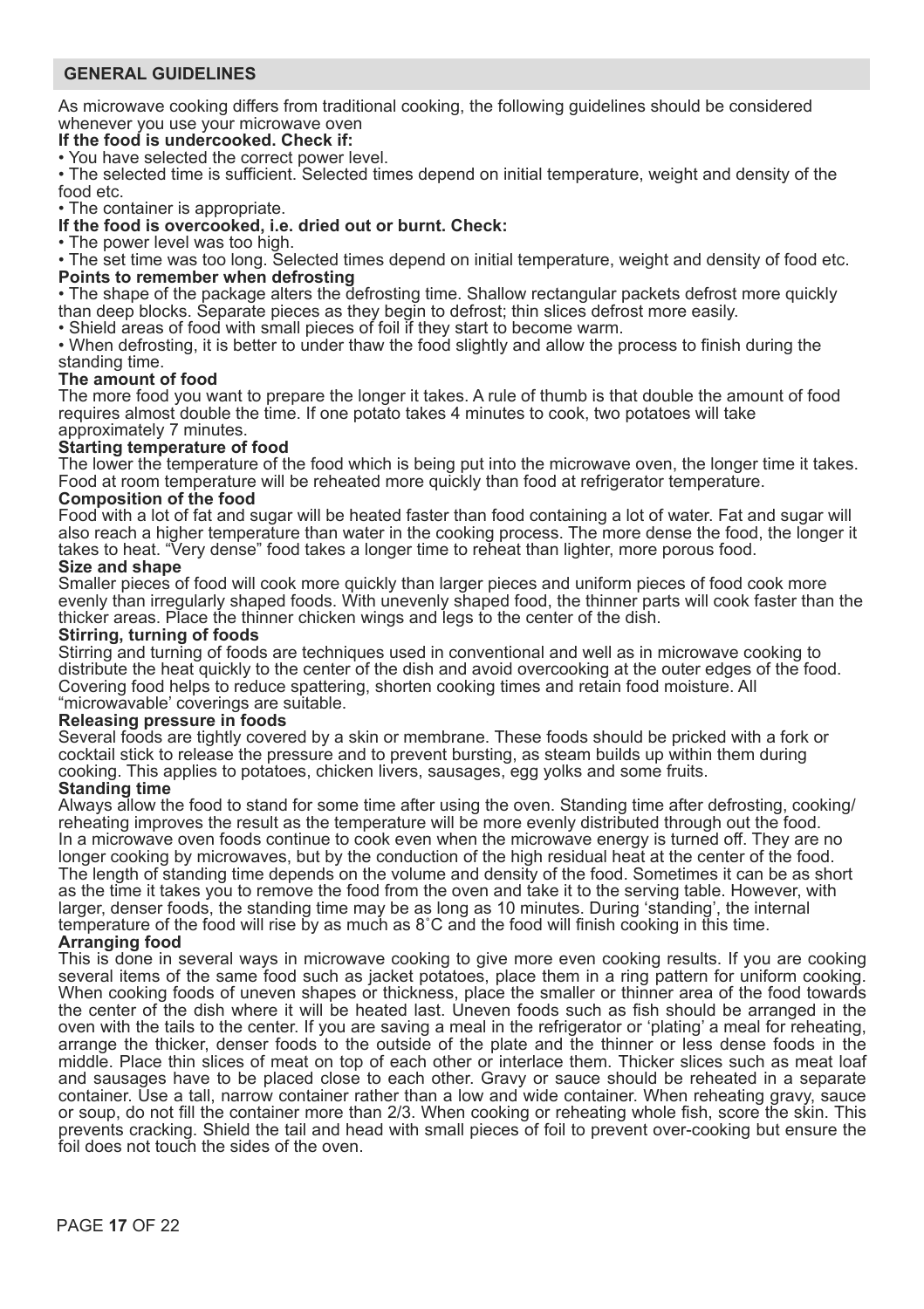## **MICROWAVE RECIPES**

### **Apricot Chicken**

Cooking Time: 22 minutes Serves: 4 people.

#### **Ingredients:**

Chicken breast fillets, quartered. 750 grams Can apricot halves, drained (set juice aside). 410 grams Large onion, chopped.1 large Garlic, Crushed. 1 clove(s) Butter or Margarine. 30 grams (1 tbs) mild curry powder.15 ml Cake Flour. 30 grams Salt and pepper to taste (1cup) Apricot Juice. 250 ml

#### **Method:**

- 1. Place chicken breast fillets and apricot halves in a casserole dish.
- 2. Place onion, garlic and butter in a dish, microwave on 100% (full power) for 2 minutes, stir once.
- 3. Add curry powder and flour, microwave on 100% (high) power for 30 to 40 seconds, stir once.
- 4. Gradually add juice plus drained syrup from apricots, stir frequently.
- 5. Microwave on 100% (high) power, three to four minutes or until thickened, stir frequently.
- 6. Add remaining ingredients and pour over chicken. Microwave covered on 70% (medium-high) power for 12 to 15 minutes or until done. Serves 4 to 6.

#### **Courgette and carrot muffins**

Cooking Time: 9 mins Serves: 15 people These muffins are excellent lunch-box fillers and an ideal way of getting the kids to eat their veggies.

## **Ingredients:**

Self-raising flour, sifted 500 ml Bicarbonate of soda 2.5 ml Ground cinnamon 2.5 ml Ground mixed spice 5 ml Soft brown sugar 125 ml Finely grated carrots 250 ml Finely grated courgettes 250 ml Walnuts or pecan nuts, chopped 250 ml Eggs, beaten. 2 Milk 250 ml Oil 60 ml

#### **Method:**

- 1. Sift together flour, bicarbonate of soda and spices into a large mixing-bowl.
- 2. Stir in brown sugar, vegetables and nuts.
- 3. Beat together eggs, milk and oil, pour into flour mixture, mix well.
- 4. Spoon into microwave muffin pans, bake six at a time on 100% (high) power, two to three minutes.
- 5. If using your convection oven preheat oven at 200 degrees and bake for 25 to 30 minutes.
- 6. Serve warm, halved and buttered.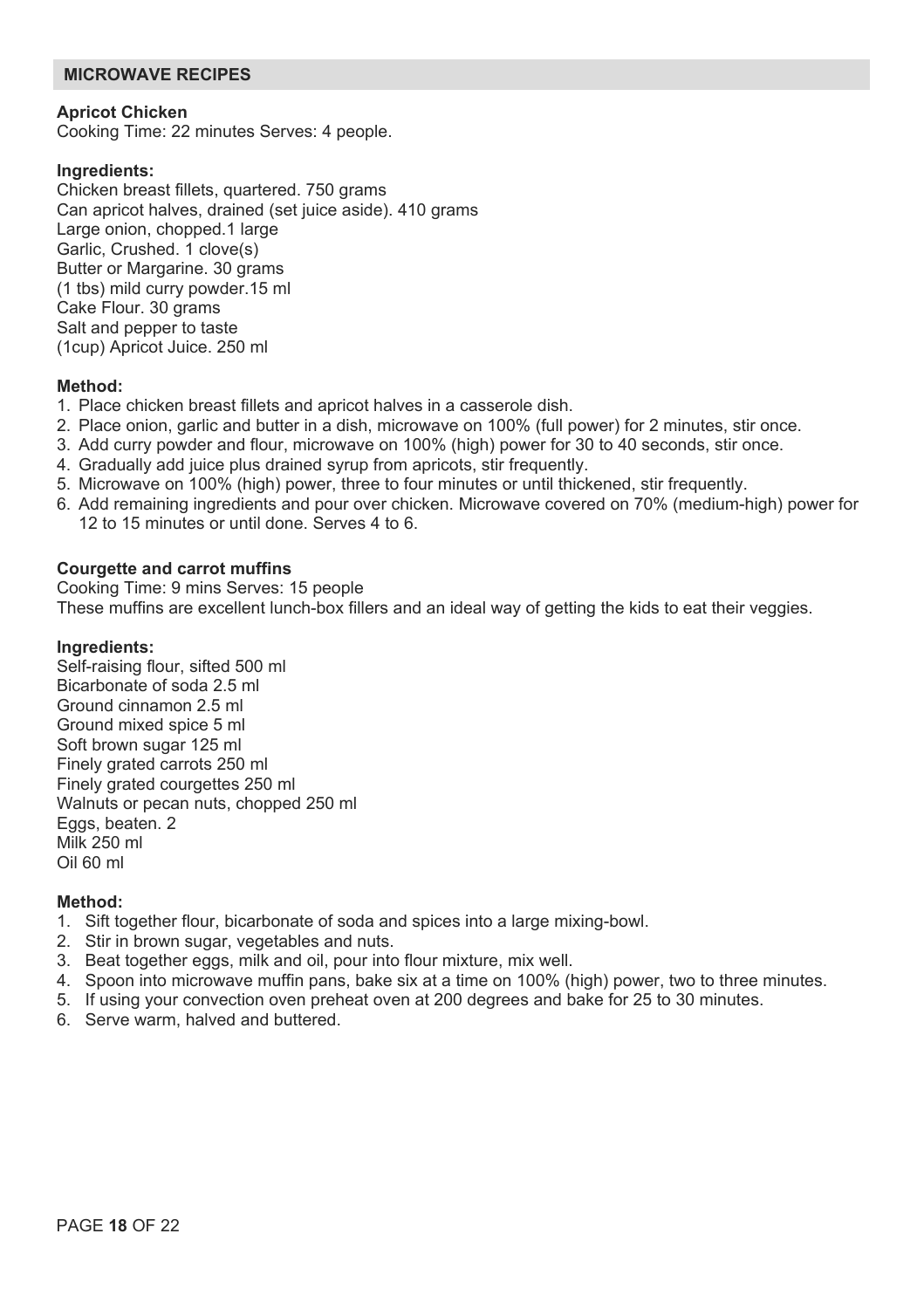#### **MICROWAVE RECIPES**

#### **Easy Whole wheat Loaf**

Cooking Time: 17 minutes. An easy step by step method of making your own bread.

#### **Helpful Hints:**

Sunflower seeds may turn green if used untoasted. To toast, place in flat glass container, microwave on 100% (High) power, 10 minutes per 125ml of seeds or until brown, stirring frequently.

## **Ingredients:**

Margarine for greasing Sesame seeds or crushed wheat to sprinkle Whole wheat flour. 750 ml Crushed wheat (optional). 250 ml Digestive bran.125 ml Seedless raisins. 60 ml Toasted sunflower seeds. 45 ml Salt. 5 ml Milk. 500 ml Bicarbonate of soda. 10 ml Cream of tartar. 15 ml

## **Method:**

- 1. Lightly grease a 130mm x 230mm loaf dish with margarine, line base with paper toweling. Sprinkle sides with sesame seeds or crushed wheat. This gives the bread a lovely texture, you can toast the sesame seeds first to add colour.
- 2. Combine whole wheat flour, crushed wheat, digestive bran, seedless raisins, sunflower seeds and salt.
- 3. Mix a little of the milk with bicarbonate of soda, add to rest of milk. Add cream of tartar and honey, blend well.
- 4. Add milk mixture to flour mixture, stir well until blended.
- 5. Spoon dough into prepared loaf dish, sprinkle top with sesame and sunflower seeds. Place on an upturned saucer, microwave on 70% (medium-high) power, 17 minutes. Allow to stand 10 minutes. Should you use a different container you may need to adjust timing, so also if your microwave oven is a lower power output.

#### **Baked Eggs**

Cooking Time: 2 minutes.

#### **Ingredients**

Eggs

## **Method:**

- 1. Break eggs into lightly greased ramekins, dessert bowls or shallow tartlet dishes. Pierce yolks with toothpick or skewer. Cover with clingwrap or a saucer. Microwave on 50% (medium) power, 30 to 60 seconds per egg.
- 2. Stir egg whites lightly with a fork
- 3. Microwave on 50% (medium) power, a further 30 to 60 seconds per egg, depending on how hard or soft you like your eggs.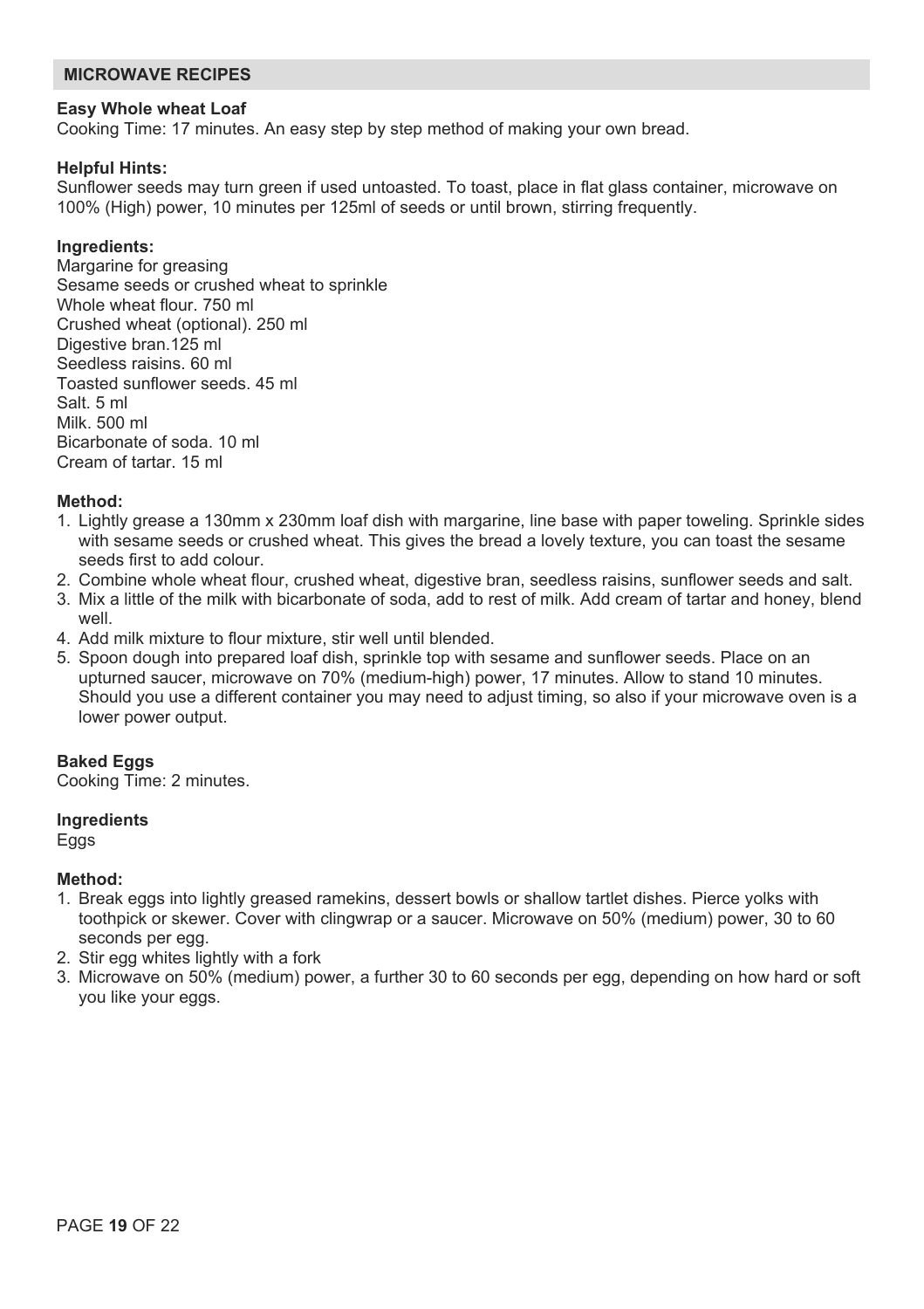## **FREQUENTLY ASKED QUESTIONS**

**Q :** I accidentally ran my microwave oven without any food in it. Is it damaged?

**A :** Running the oven empty for a short time will not damage the oven. However, it is not recommended.

**Q :** Can the oven be used with the tray or tray rack removed?

**A :** No. Both the tray and roller guide must always be used in the oven before cooking.

**Q :** Can I open the door when the oven is operating?

**A :** The door can be opened anytime during the cooking operation. Then microwave energy will be instantly switched off and the time setting will maintain until the door is closed.

**Q :** Why do I have moisture in my microwave oven after cooking?

**A :** The moisture on the side of your microwave oven is normal. It is caused by steam from cooking food hitting the cool oven surface.

**Q :** Does microwave energy pass through the viewing screen in the door?

**A :** No. The metal screen bounces back the energy to the oven cavity. The holes are made to allow light to pass through. They do not let microwave energy pass through.

**Q :** Why do eggs sometimes pop?

**A :** When baking or poaching eggs, the yolk may pop due to steam build-up inside the yolk membrane. To prevent this, simply pierce the yolk with a toothpick before cooking. Never cook eggs without piercing their shells.

**Q :** Why this standing time recommended after the cooking operation has been completed?

**A :** Standing time is very important. With microwave cooking, the heat is in the food, not in the oven. Many foods build up enough internal heat to allow the cooking process to continue, even after the food is removed from the oven. Standing time for joints of meat, large vegetables and cakes is to allow the inside to cook completely, without overcooking the outside.

**Q :** What does " standing time" mean?

**A :** " Standing time" means that food should be removed from the oven and covered for additional time to allow it to finish cooking. This frees the oven for other cooking.

**Q :** Why does my oven not always cook as fast as the microwave cooking guide says?

**A :** Check your cooking guide again, to make sure you've followed directions exactly; and to see what might cause variations in cooking time. Cooking guide times and heat settings are suggestions, to help prevent over- cooking, the most common problem in getting used to a microwave oven.

Variations in the size, shape and weights and dimensions could require longer cooking time. Use your own judgment along with the cooking guide suggestions to check whether the food has been properly cooked just as you would do with a conventional cooker.

**Q :** Will the microwave oven be damaged if it operates while empty?

**A :** Yes. Never run it empty.

**Q :** Can I operate my microwave oven without the turntable or turn the turntable over to hold a large dish?

**A :** No. If you remove or turn over the turntable, you will get poor cooking results. Dishes used in your oven must fit on the turntable.

**Q :** Is it normal for the turntable to turn in either direction?

**A :** Yes. The turntable rotates clockwise or counterclockwise, depending on the rotation of the motor when the cooking cycle begins.

**Q :** Can I pop popcorn in my microwave oven? How do I get the best results?

**A :** Yes. Pop packaged microwave popcorn following manufacture's guidelines. Do not use regular paper bags. Use the "listening test" by stopping the oven as soon as the popping slows to a "pop" every 1 or 2 seconds. Do not repop unpopped kernels. Do not pop popcorn in glass cookware.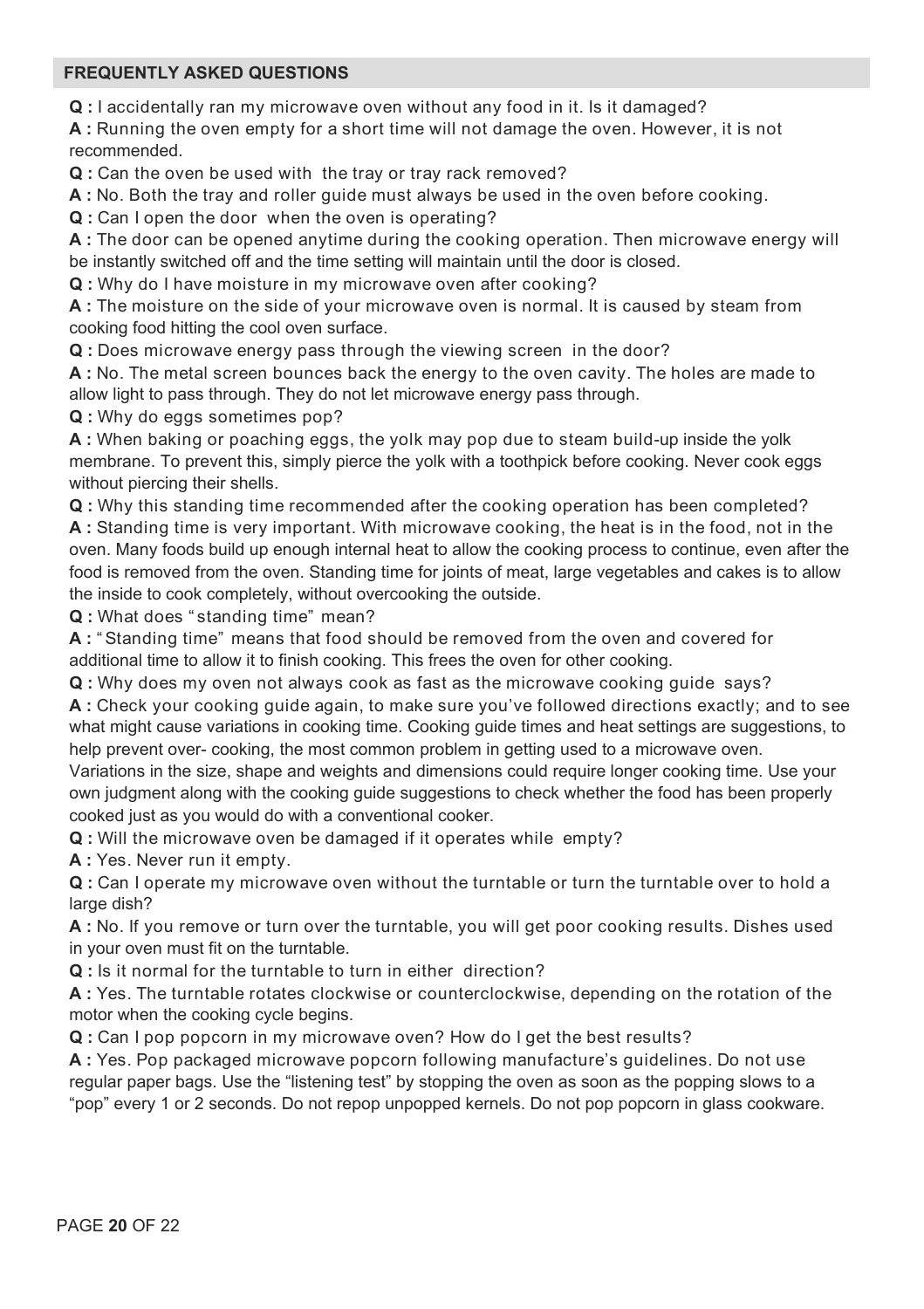### **BRANCHES**

If you have followed the instructions and still have a problem, contact the customer care line on 086 100 3339. They will be able to advise you on any aspect of the product or send a qualified technician to repair it.

#### **South African Branches:**

#### **BLOEMFONTEIN**

Unit Number 5 Monument Business Park 50 Monument Road Oranjesig, Bloemfontein Bloemfontein.Service@defy.co.za

#### **CAPE TOWN**

5A Marconi Rd. Montague Gardens, 7441 CapeTown.Service@defy.co.za

#### **DURBAN**

135 Teakwood Road, Jacobs, Durban, 4052 Durban.Service@defy.co.za

**EAST LONDON**  Robbie de Lange Road, Wilsonia, East London, 5201 EastLondon.Service@defy.co.za

#### **GAUTENG, MIDRAND**  127 15th Road, Cnr Pharmaceutical &15th Rd, Midrand, Gauteng

Gauteng.Service@defy.co.za

#### **POLOKWANE**

87 Nelson Mandela Drive, Superbia 0699 Polokwane.Service@defy.co.za

#### **PORT ELIZABETH**

112 Patterson Road, North End, Port Elizabeth 6001 PortElizabeth.Service@defy.co.za

#### **Sub-Saharan Africa Branches:**

#### **ZAMBIA: SOUTHGATE INVESTMENTS LTD**

Plot 1606, Sheki Sheki Road P.O. Box 33681 Lusaka, 10101, Zambia Tel: +260 0211 242332/3 Fax: +260 0211 242933 sgiservicecentre@microlink.zm

#### **NAMIBIA: ATLANTIC DISTRIBUTORS (PTY) LTD**

10 Tienie Louw Street, Northern Industrial Area P.O. Box 21158, Windhoek, Namibia Tel: (061) 216162 Fax: (061) 216134 atlantic@mweb.com.na

#### **ZIMBABWE: TRADECOMAFRICA**

Trade Com Africa, 183 Loreley Crescent Msasa, Harare, Zimbabwe Tel: +263 4 486165/6 Cell: +263 772 469010 Cell: +263 772 469011

#### **BOTSWANA: RAY MORGAN AGENCIES**

RMA Service Centre, Plot 48, East Gate Gaborone International Commerce Park Kgale View, Gaborone Botswana Tel: +267 390 3996 / 390 3912 Fax: +267 318 7376 Cell: +267 7134 6539 service@rma.co.bw; raja@rma.co.bw

#### **SWAZILAND: LYNDS DISTRIBUTORS**

P.O Box 716, Mbabane, Swaziland, H100 Tel: (00268) 2515 4310/8 Fax: (00268) 2518 4318

#### **MOZAMBIQUE: COOL WORLD. LDA**

Rua da Resistencia No. 97B R/C Cell: +258 84 44 61 234 coolworldlda@hotmail.com Nosso Show Room Av: da Industrias, Parcela No.735 \* 735A Machava, Maputo